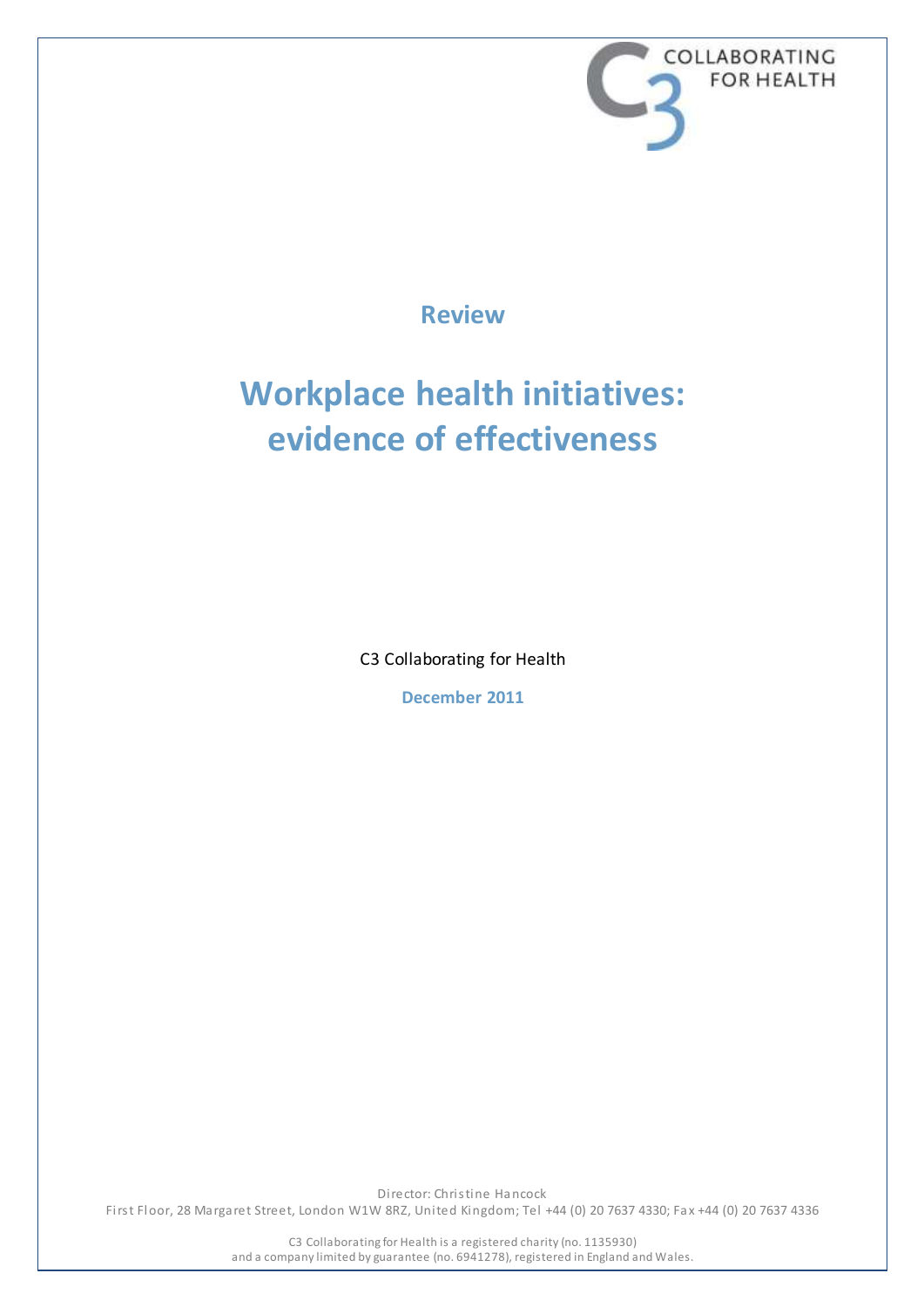## **Contents**

| Impact of workplace health programmes on mixed risk factors and cost-effectiveness 15 |  |
|---------------------------------------------------------------------------------------|--|
|                                                                                       |  |
|                                                                                       |  |
|                                                                                       |  |
|                                                                                       |  |
|                                                                                       |  |
|                                                                                       |  |
|                                                                                       |  |
|                                                                                       |  |
|                                                                                       |  |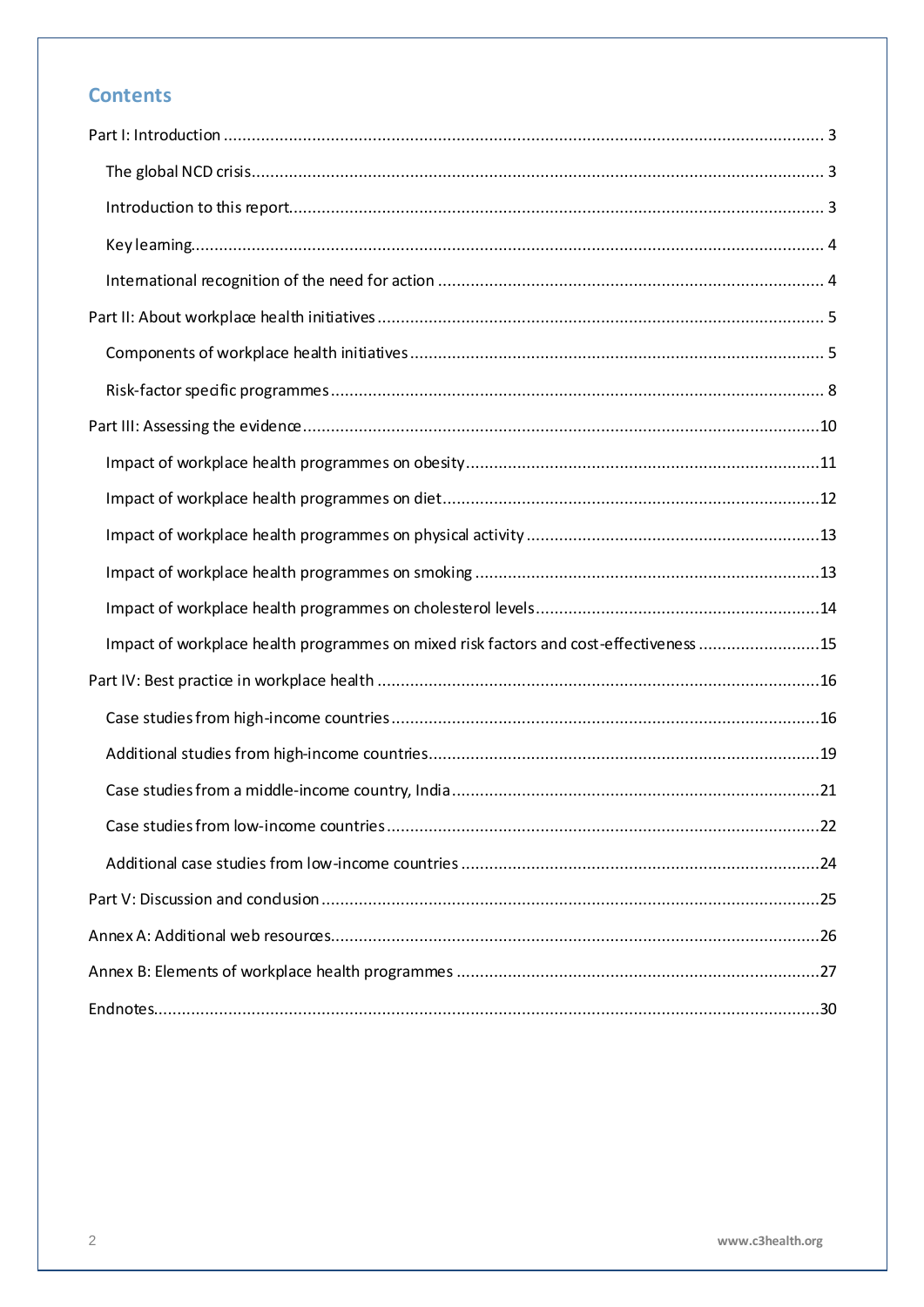## <span id="page-2-0"></span>**Part I: Introduction**

## <span id="page-2-1"></span>**The global NCD crisis**

Workplace health initiatives around the world are growing in number and scope, as employers come to realise that addressing employee health and wellness is linked to increased productivity and reduced absenteeism,<sup>1</sup> and that the return on this strategic investment and overall health cost savings are high. <sup>2</sup> The dramatic global increase in chronic, non-communicable diseases (NCDs) in recent years is also playing a part in the spread of these initiatives. Between them, the four major NCDs – cardiovascular disease (heart disease and stroke), cancer, type 2 diabetes and chronic lung disease – account for over 60% of deaths in the world, double the number of deaths from all infectious diseases (including HIV/AIDS, TB and malaria), maternal and perinatal conditions, and nutritional deficiencies combined.<sup>3</sup> The majority – up to 80% – of premature deaths from these diseases could be prevented by tackling just three risk factors: poor diet (including the harmful use of alcohol), tobacco use and lack of physical activity.<sup>4</sup>

Crucially for employers, 9 million of the 36 million deaths from NCDs each year occur in those aged under 60 (in other words, among the working-age population).<sup>5</sup> The cost to the world economy of the diseases over the next 20 years is estimated by the World Health Organization and Harvard University to be approximately \$30 trillion.<sup>6</sup>

### <span id="page-2-2"></span>**Introduction to this report**

This report is a resource that highlights evidence-based workplace health initiatives from around the world. It does not, however, review the many toolkits that various governmental and nongovernmental organisations have created in order to meet these challenges. The references and web resources listed at the end of this report include toolkits and practical tips for those wishing to implement a workplace health programme.

In preparing this report, a review of scientific and grey literature was conducted to identify best practices and highlight the elements of effective workplace health initiatives. Much of this literature comes from the United States and other high-income countries with a long history of industrial development. These countries have the largest number of workplace health initiatives, partly due to the emergence of trade unions over a century ago, and the subsequent expansion of government and private health-insurance regulations, which have made occupational health and safety a priority. Recent evidence of the cost-effectiveness of workplace health initiatives has made them even more important to employers and employees (much of the research is from countries such as the United States, where keeping employees healthy is reflected in lower employee-health costs). In countries that have high levels of NCDs, programmes aiming at disease prevention through lifestyle changes and behaviour modifications are essential – and these are ideally suited to workplace environments.

Despite the extensive number of publications linking workplace health initiatives with improved employee health and productivity (reflected in absenteeism and presenteeism – i.e. employees being present in the workplace, but working at reduced capacity because of sickness), there are relatively few scientific peer-reviewed studies of their effectiveness, particularly around workplace health in small- and medium-sized enterprises (SMEs). The evidence cited in this report derives from a range of sources, from case studies of lower scientific rigour through to randomised control trials. Where appropriate, and mindful of the possibility of bias, it includes self-reported studies from private-sector companies. Toolkits produced by governmental, non-governmental and private organisations, as well as other international bodies, also provide some evidence. The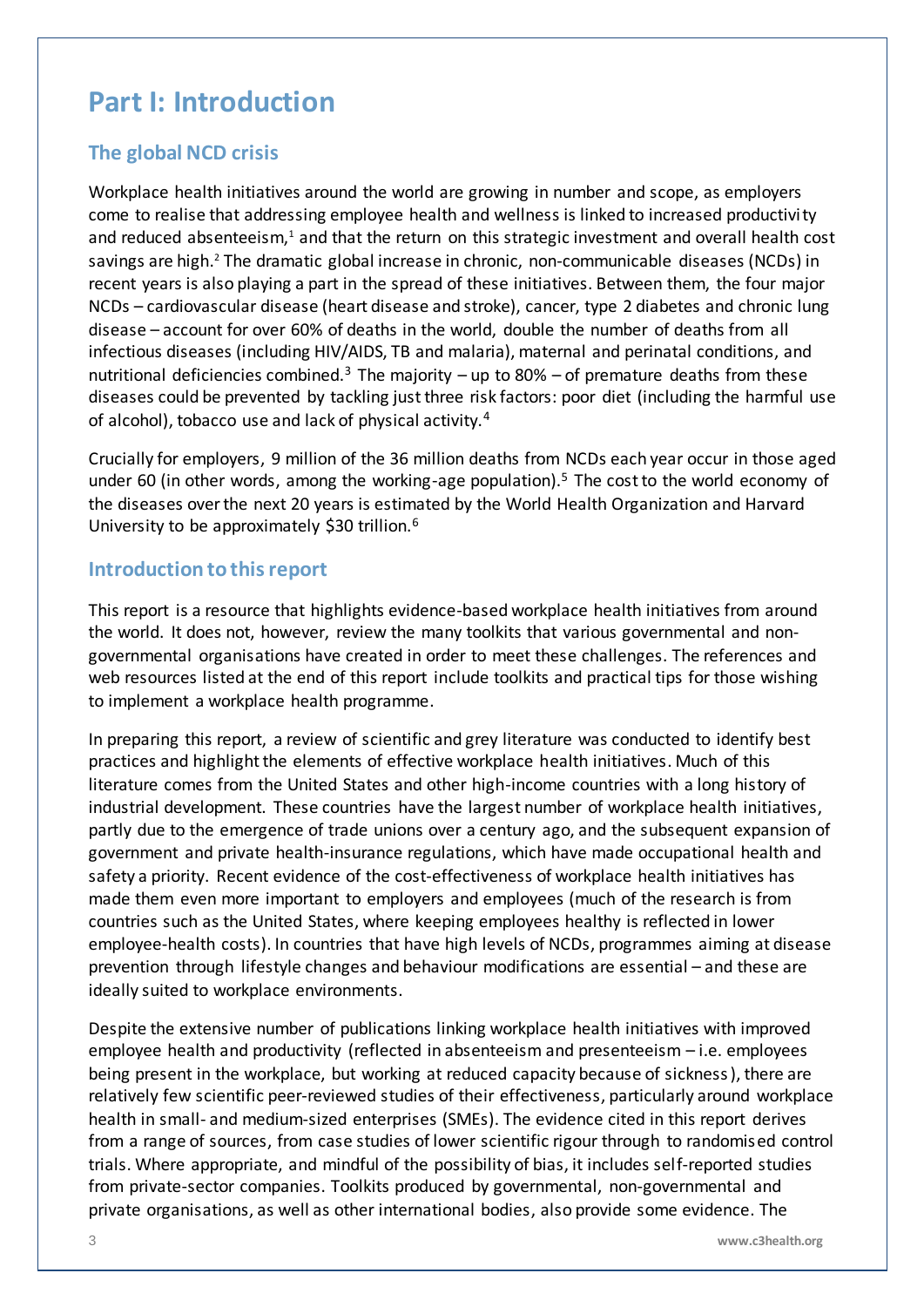report focuses particularly on the steps that can be taken even by SMEs in tackling workplace health – keeping employees healthy is essential in SMEs, where the impact of the absence of a single employee can have major repercussions on the workloads of colleagues.

This report highlights examples of workplace health programmes from different regions of the world, reflecting the global nature of the crisis. Two exemplars are presented that were identified as leaders in the field in a recent global competition in workplace health promotion, and there are case studies of best practice from sub-Saharan Africa and India. These combine some elements that are grounded in scientific evidence, and others where evaluation has been less rigorous, but which are nevertheless seen as promising and innovative.

### <span id="page-3-0"></span>**Key learning**

Each workplace health initiative exists in a unique organisational and cultural setting, so lessons learned from elsewhere must be reviewed in the light of the specific risk factors and culture of each workplace, and adapted for local implementation. Inevitably, not all programmes result in positive outcomes, but the evidence suggests how to improve the likelihood of success<sup>7</sup>:

- tailor programmes to a corporate setting;
- ensure management commitment and consistent resource support;
- run integrated programmes that represent the diversity of employee needs;
- run programmes where participation is encouraged in a variety of ways; and
- evaluate programmes for return on investment.

### <span id="page-3-1"></span>**International recognition of the need for action**

The importance of the workplace as a setting for health promotion and wellness has been recognised by organisations including the World Economic Forum – which has established a Workplace Wellness Alliance to share best practice on the issue $8 -$  and even the United Nations. In September 2011, the UN held a High-level Meeting on Non-communicable Diseases (only the second meeting at the General Assembly to be held on a disease – the first being HIV/AIDS in 2001). At this meeting, a Political Declaration was unanimously adopted by all the UN member states, calling for multisectoral interventions to include 'the provision of incentives for work-site healthy-lifestyle programmes' and specifically calling on the private sector to 'promote and create an enabling environment for healthy behaviours among workers, including by establishing tobacco-free workplaces and safe and healthy working environments through occupational safety and health measures, including, where appropriate, through good corporate practices, workplace wellness programmes and health insurance plans'.<sup>9</sup>

\*\*\*

#### **A note on terminology**

A variety of terms is used in the literature to describe 'workplace health initiatives'. For consistency the generic description 'workplace health initiative' is used throughout thisreportto mean specific activities and programmes undertaken in the workplace to improve the health of workers through reducing diseasespecific risk factors and encouraging behaviour change.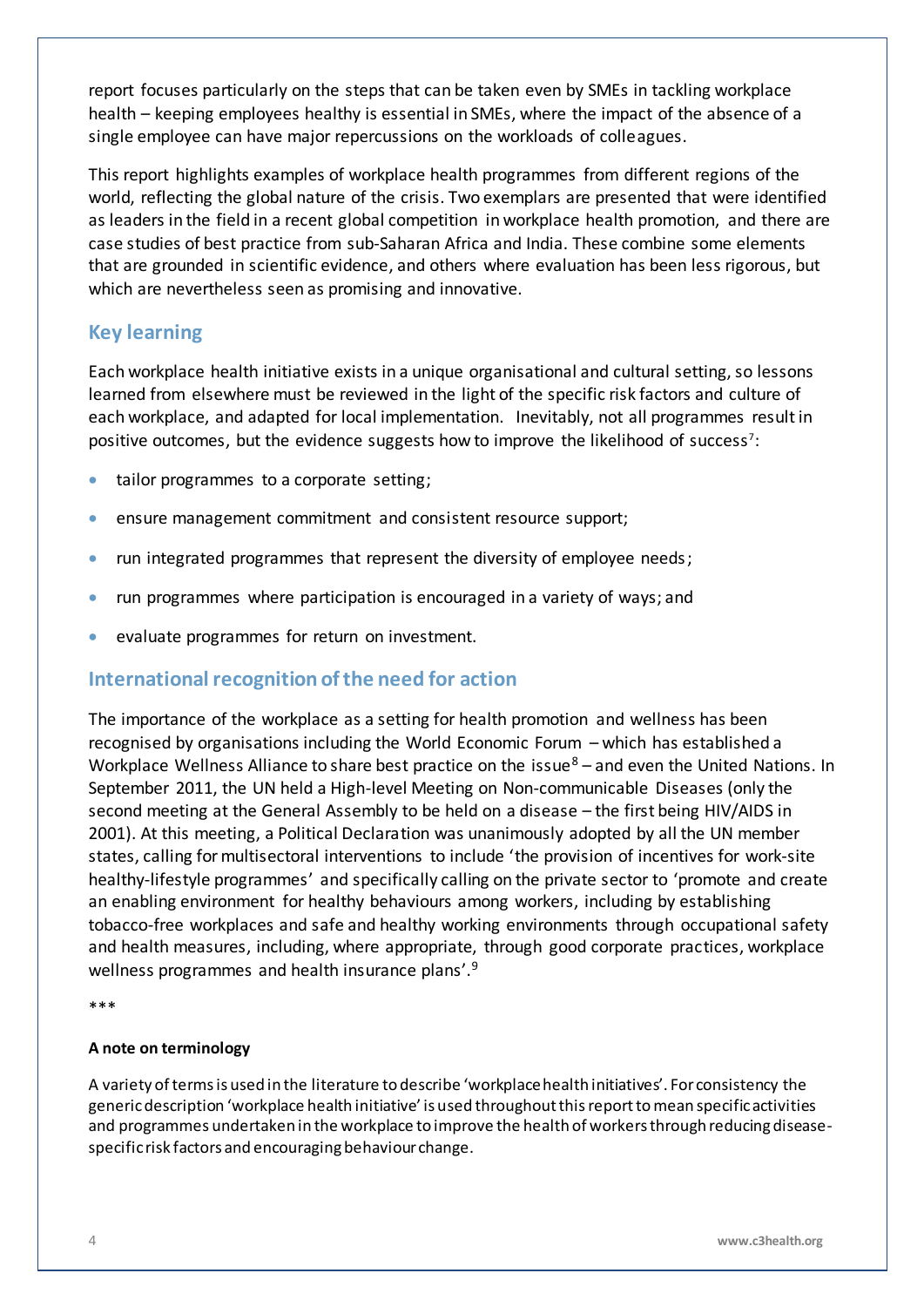## <span id="page-4-0"></span>**Part II: About workplace health initiatives**

## <span id="page-4-1"></span>**Components of workplace health initiatives**

Workplace health initiatives are found everywhere, although they vary greatly according to the political, economic and cultural features of each country and workplace. Other variations are attributable to the size of the workplace, and whether health services are provided through government-funded programmes or through employer benefits and insurance packages. Programmes have many different components, including: primary prevention for employees at low risk; secondary prevention for employees considered at risk due to their way of life and/or biometric measures; and tertiary or disease-management programmes for employees suffering from both non-communicable and infectious diseases, and sometimes their families.<sup>10</sup>

Table 1 gives a snapshot of the regional spread and composition of workplace health initiatives. It combines data from a 2009 voluntary global survey of 1,103 international companies, representing over 10 million employees from 45 countries. The respondents were primarily senior management professionals, not necessarily those responsible for running the initiatives. The reported regional percentages of employers that offer health programmes are almost certainly higher than is the reality on the ground, owing both to the voluntary nature of the survey and to the fact that senior managers responded, rather than recipient employees – which could introduce bias through senior managers' desire to promote the best possible image of their company. Regional differences in programme objectives, elements and perceived health risks highlight the importance of decentralised workplace health initiatives that are adapted to local needs. This is especially important for large multinational corporations that may have a centralised strategic function but operate in diverse countries with a range of economic, cultural and political environments.

| Region and percentage of<br>employers offering<br>programmes | <b>Top strategic objectives</b><br>for programmes                                                                                                          | <b>Top health issues driving</b><br>health strategy                                     | <b>Top programme elements</b>                                                                                                                              |
|--------------------------------------------------------------|------------------------------------------------------------------------------------------------------------------------------------------------------------|-----------------------------------------------------------------------------------------|------------------------------------------------------------------------------------------------------------------------------------------------------------|
| <b>Africa</b><br>32%<br><b>Asia</b>                          | Improving<br>productivity/reducing<br>presenteeism<br>Reducing employee<br>absence<br>Maintaining work ability<br>Improving workplace<br>morale/engagement | <b>Stress</b><br>Infectious diseases<br>(HIV/AIDS)<br>Work/life issues<br><b>Stress</b> | Biometric health screening<br>Executive screening<br>Health portal/website<br>Employee health fairs<br>Health risk appraisal<br>Biometric health screening |
| 43%                                                          | Improving<br>productivity/reducing<br>presenteeism<br>Reducing employee<br>absence                                                                         | Physical activity/exercise<br>Nutrition/healthy eating                                  | On-site health classes<br>Company-sponsored sports teams<br>Executive screening<br>Health risk appraisal                                                   |
| <b>Australia</b><br>31%                                      | Improving<br>productivity/reducing<br>presenteeism<br>Reducing employee<br>absence<br>Improving workplace<br>morale/engagement                             | <b>Stress</b><br>Physical activity/exercise<br>Work/life Issues                         | [Lack of data]                                                                                                                                             |

#### **Table 1: Composition of workplace health initiatives by region**11**,**<sup>12</sup>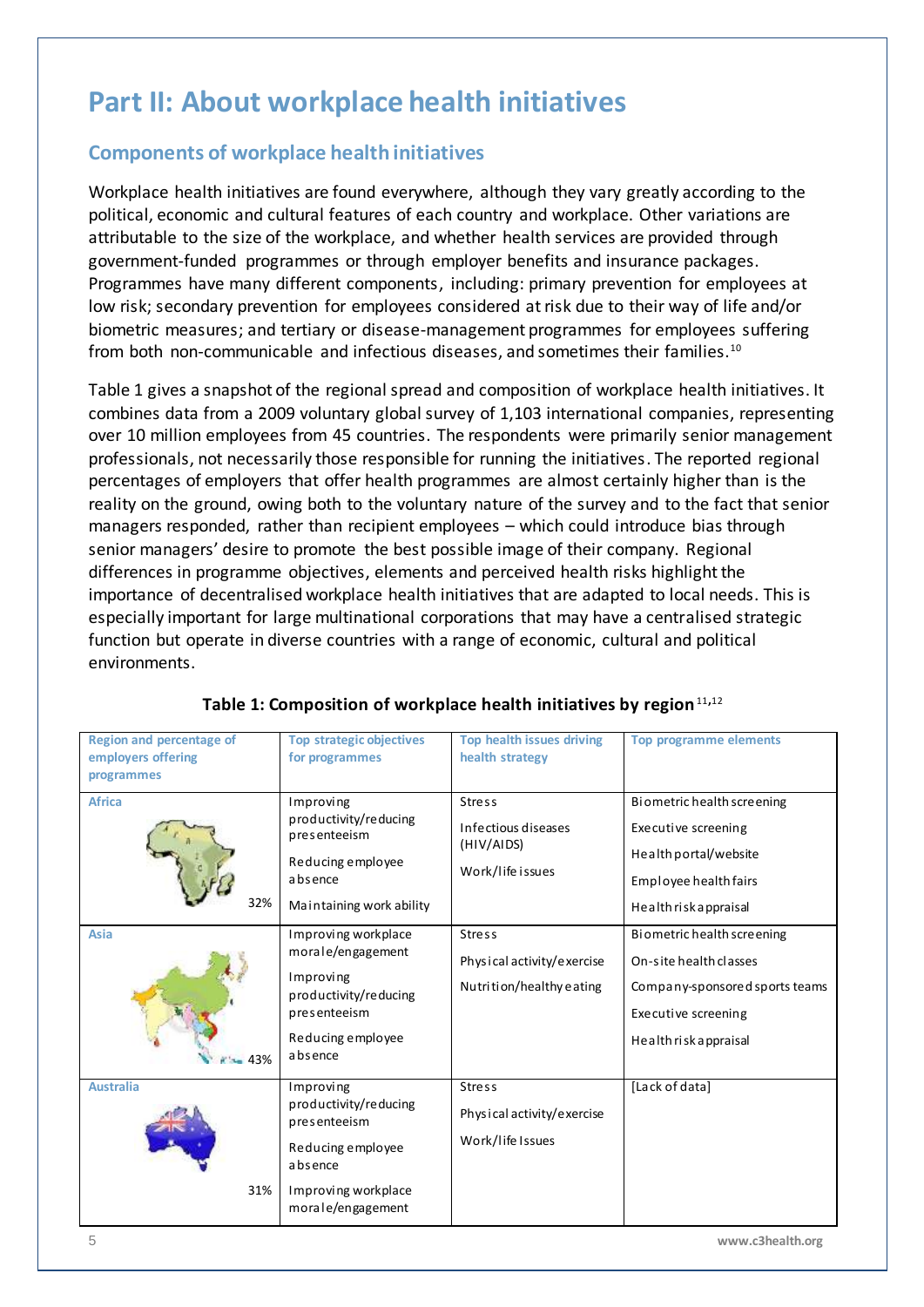| <b>Europe</b><br>42%<br><b>Latin America</b><br>44% | Improving<br>productivity/reducing<br>presenteeism<br>Improving workplace<br>morale/engagement<br>Reducing employee<br>absence<br>Improving<br>productivity/reducing<br>presenteeism<br>Maintaining work ability<br>Reducing employee<br>absence                                                 | <b>Stress</b><br>Physical activity/exercise<br>Work/life issues<br>Physical activity/exercise<br>Nutrition/healthy eating<br><b>Stress</b>                     | Gym/fitnessclub membership<br>discounts<br>Biometric health screening<br>Immunisation/flu shots<br>Employee health fairs<br>On-site health classes<br>Immunisation/flu shots<br>Biometric health screening<br>On-site health classes<br>Health risk appraisal<br>Gym/fitnessclub membership<br>discounts |
|-----------------------------------------------------|--------------------------------------------------------------------------------------------------------------------------------------------------------------------------------------------------------------------------------------------------------------------------------------------------|----------------------------------------------------------------------------------------------------------------------------------------------------------------|----------------------------------------------------------------------------------------------------------------------------------------------------------------------------------------------------------------------------------------------------------------------------------------------------------|
| <b>North America</b><br>77%                         | Canada:<br>Improving<br>productivity/reducing<br>presenteeism<br>Reducing employee<br>absence<br>Reducing<br>healthcare/insurance costs<br><b>United States:</b><br>Reducing<br>healthcare/insurance Costs<br>Improving<br>productivity/reducing<br>presenteeism<br>Reducing employee<br>absence | <b>Stress</b><br>Work/life issues<br>Depression<br>Physical activity/exercise<br>Nutrition/healthy eating<br>Chronic disease (e.g. heart<br>disease, diabetes) | Immunisation/flu shots<br>Gym/fitnessclub membership<br>discounts<br>Executive screening<br>Health portal/website<br>On-site health classes<br>Immunisations/flushots<br>Health risk appraisal<br>Gym/fitnessclub membership<br>discounts<br>Employee health fairs<br>Health portal/website              |

Table 2, below, indicates seven core elements of a model comprehensive workplace health programme, proposed by a leading US stakeholder partnership and based on *Healthy People 2020* national health objectives.<sup>13</sup> The core elements are as follows:

- health education;
- **supportive social and physical work environments;**
- integration of the programme into the organisation's structure;
- **Inkage to related programmes;**
- **screening programmes;**
- follow-up interventions; and
- an evaluation and improvement process.

The table suggests three levels or steps – minimum, moderate and comprehensive – that can be followed for each of the core components of the programme. For example, the 'minimum steps' column highlighted in Table 2 suggests basic interventions that could be suitable for small- and medium-sized enterprises, which are often perceived to lack the staff and resources needed to run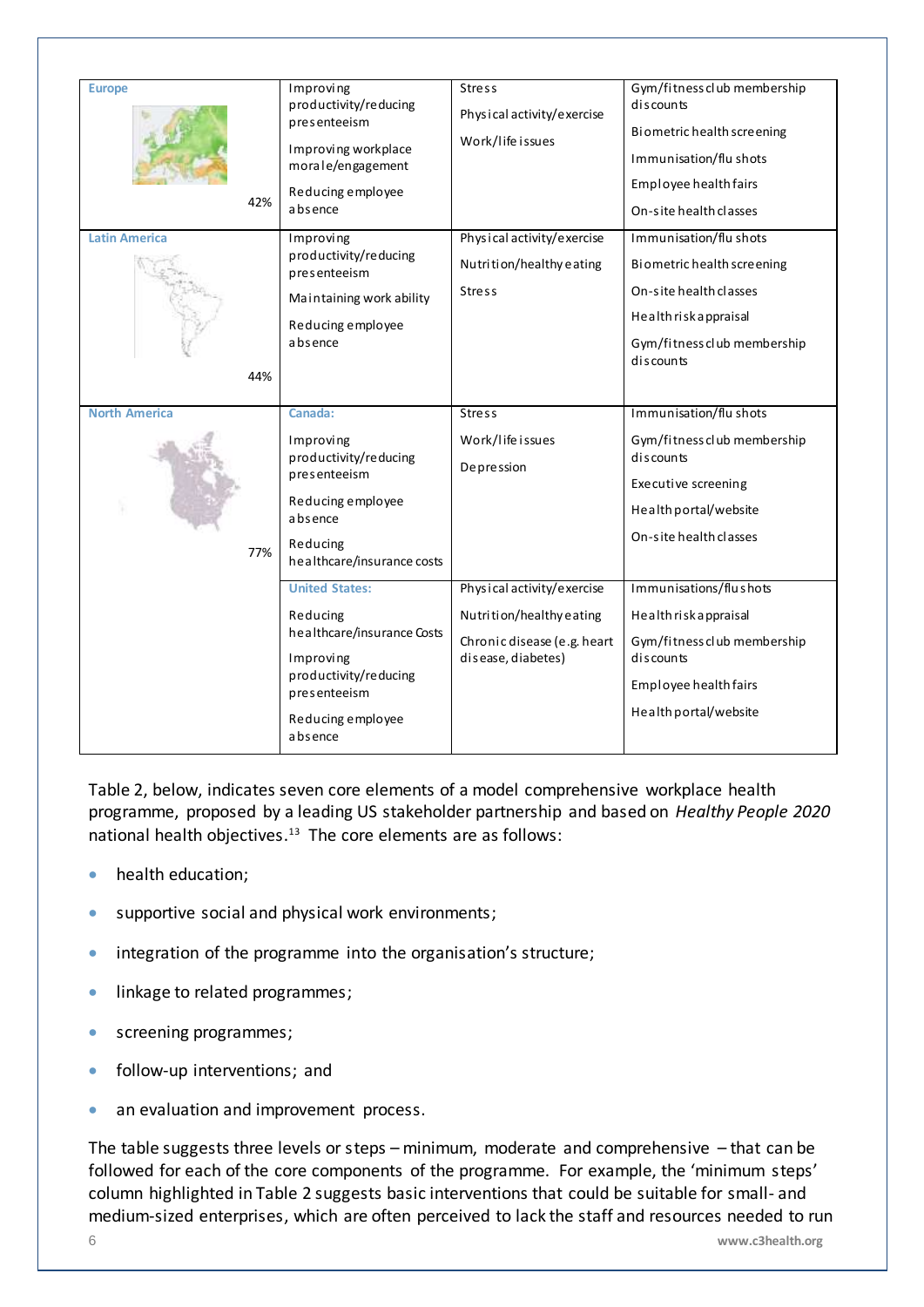major workplace health initiatives.<sup>14</sup> This is something of a misconception, as SMEs in fact have a number of advantages in tackling workplace health – for example, their smaller workforces make change more evident, and many employees interact with each other daily, which can create friendly peer competition to improve personal health, <sup>15</sup> and their family atmosphere facilitates the active involvement of management in all aspects of workplace health.<sup>16</sup> As noted above, however, they are particularly vulnerable to absenteeism owing to the significant individual responsibility and complex job requirements of their employees – and healthy employees are much less likely to be absent, making workplace health initiatives even more essential.

| <b>Programme elements</b>                      | <b>Minimum steps</b>                                                                                                                                                               | <b>Moderate steps</b>                                                                                                                                                                                               | <b>Comprehensive steps</b>                                                                                                                                                     |
|------------------------------------------------|------------------------------------------------------------------------------------------------------------------------------------------------------------------------------------|---------------------------------------------------------------------------------------------------------------------------------------------------------------------------------------------------------------------|--------------------------------------------------------------------------------------------------------------------------------------------------------------------------------|
| <b>Health education</b>                        | Annual healthrisk                                                                                                                                                                  | Use targeted risk                                                                                                                                                                                                   | Health coaching (e.g. person-to-                                                                                                                                               |
| tobacco use<br>۰                               | assessments                                                                                                                                                                        | interventions based on                                                                                                                                                                                              | person, telephone, online)                                                                                                                                                     |
|                                                | Information and resources for                                                                                                                                                      | 'readiness to change'                                                                                                                                                                                               | On-site full-time wellness                                                                                                                                                     |
| alcohol/drugmisuse<br>۰                        | healthy life changes                                                                                                                                                               | Provide workshops on                                                                                                                                                                                                | manager                                                                                                                                                                        |
| physical inactivity<br>۰                       | Self-care health resources                                                                                                                                                         | medical consumerism                                                                                                                                                                                                 | Telephone nurse line                                                                                                                                                           |
| overweight/obesity<br>٠                        |                                                                                                                                                                                    |                                                                                                                                                                                                                     |                                                                                                                                                                                |
| Supportive social and physical<br>environments | Open conference rooms and<br>other work spaces for after-<br>hours physical activity classes<br>Negotiate health-club<br>discounts<br>Create tobacco-free<br>workplace             | Provide showers, subsidised<br>gym memberships, walking<br>trails, well-lit stairwells<br>Provide healthy selections in<br>vending machines and<br>cafeterias, and at company<br>functions                          | In-house health management<br>centre in large locations<br>Allow for volunteer health<br>teams, and budget discretionary<br>programmes in all company<br><b>locations</b>      |
| Programme integration                          | Involve a diverse group of<br>employees in a broad plan-<br>ning effort to create owner-<br>ship of the programme                                                                  | Match the goals of the<br>programme with the mission<br>statement of your<br>organisation                                                                                                                           | With senior management<br>support, develop and use a<br>health scorecard integrated with<br>business goals                                                                     |
| Linkage to related programmes                  | Create 'wellness champions'                                                                                                                                                        | Provide publications about                                                                                                                                                                                          | Create a cross-functional team                                                                                                                                                 |
| work-related injury/death<br>۰                 | Integrate lifestyle messages                                                                                                                                                       | benefits, job safety and<br>preventive services                                                                                                                                                                     | (e.g. wellness, benefits,                                                                                                                                                      |
| he alth insurance<br>٠                         | (e.g. on obesity or back care)                                                                                                                                                     |                                                                                                                                                                                                                     | employee assistance<br>programme) for strategic                                                                                                                                |
| preventive services<br>٠                       | into safety meetings                                                                                                                                                               |                                                                                                                                                                                                                     | planning of health promotion                                                                                                                                                   |
|                                                |                                                                                                                                                                                    |                                                                                                                                                                                                                     |                                                                                                                                                                                |
| <b>Screening programmes</b>                    | Communicate the importance<br>of preventive screening<br>through flyers and/or<br>company communications                                                                           | Sponsor or team up with<br>other businesses to offer<br>health fairs with screening                                                                                                                                 | Through benefit plan, reduce<br>cost and access barriers to<br>preventive screening                                                                                            |
| Follow-up interventions                        | Locate and promote appro-<br>priate resources and support<br>related to at-risk practices (be<br>sensitive to privacy issues)                                                      | Create incentive-based<br>programmes to encourage<br>maintenance of positive<br>health changes (e.g. no<br>tobacco use)                                                                                             | Benchmark health data to set<br>short- and long-term objectives<br>for reducing a t-risk behaviour                                                                             |
| <b>Evaluation and improvement</b><br>process   | Conduct periodic surveys of<br>employee health promotion<br>needs/interests<br>Me a sure e mployee<br>participation rates<br>Use post-programme surveys<br>to measure satisfaction | Stratify aggregate health risk<br>assessment data by level of<br>risk (e.g. percentage of<br>population at low, medium<br>and high risk)<br>Measure and track disability,<br>workers' compensation and<br>sick days | Evaluate return on investment<br>on selected interventions<br>Integrate employee data<br>Measure presenteeism for<br>selective health conditions (e.g.<br>arthritis, diabetes) |

#### **Table 2: Comprehensive workplace health promotion**

Adapted from Partnership for Prevention, *Leading by Example: The Value of Worksite Health Promotion to Small and Medium Size Employers* (2011): ht[tp://www.prevent.org/data/files/initiatives/lbe\\_smse\\_2011\\_final.p](http://www.prevent.org/data/files/initiatives/lbe_smse_2011_final.pdf)df.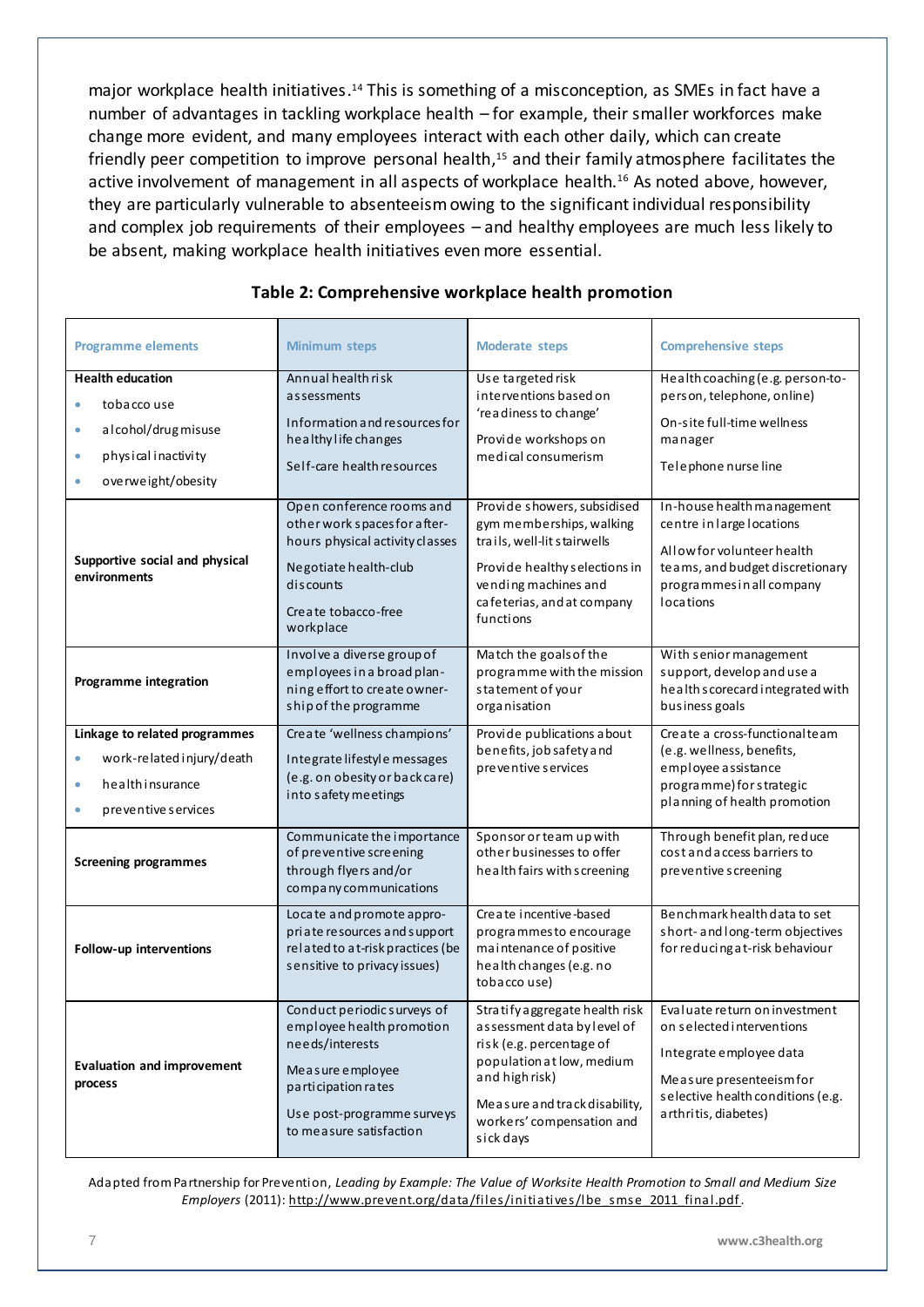### <span id="page-7-0"></span>**Risk-factor specific programmes**

Tackling the three major risk factors of chronic non-communicable diseases – **poor diet** (including misuse of alcohol), **tobacco use** and **lack of physical activity** – is essential for ensuring long-term health. Eliminating these risk factors could prevent the majority of premature deaths from the four major NCDs – up to 80 per cent of premature deaths from these diseases could be prevented, <sup>17</sup> and addressing these risk factors can also have benefits for other conditions that can affect productivity and absenteeism, notably musculoskeletal conditions and mental ill-health.

The minimum, moderate and optimum steps that can be taken by companies in tackling physical inactivity, obesity and tobacco control are shown in additional tables in Annex B, and are summarised here. Although the various actions to be taken on physical activity, diet and obesity prevention, and tobacco cessation are listed independently below, a successful workplace health promotion programme will need to target a wide array of risk factors if it is to improve employee health and productivity. Therefore, the suggestions below (detailed in Annex B) should be considered as components of a comprehensive programme, and should not be implemented independently.

#### **a) Increasing physical activity**

Steps to increase physical activity in the workplace include providing **health-education materials and raising awareness** of the importance of regular physical activity. Tools include pamphlets and posters in busy areas, employee health-education workshops, and individual fitness coaching. Once employees are equipped with information, and if space and budget allow, designated **areas** 

**where employees feel comfortable exercising** can be introduced. These can range from a simple indoor/outdoor walking route, providing a workout facility with cardiovascular and weight equipment, and showers within the building, and promoting employee athletic teams and having physical activity-related competitions at the workplace. Whatever the size of the workplace, **active travel** can be encouraged – walking and cycling, rather than driving.



**Employee ownership** of any physical activity interventions in the workplace must be ensured – for example, employees volunteering to work together to organise workplace-centred physical activities. **Management buy-in and involvement** – practising what they preach – can also be essential, particularly regarding taking time out (at lunchtime, for example) to take physical activity. The creation of a human resources post (or expansion of an existing post) to focus on the promotion of physical activity at the workplace could also be helpful in instilling a culture of physical activity. Physical fitness measurement can then be incorporated in **workplace screening programmes**, to establish baseline levels and set realistic goals for improvement.

#### **b) Reducing the percentage of obese and overweight employees**

**Incorporating physical activity** in the workplace is a key component of any programme aiming to reduce the number of obese and overweight employees. A second key component is ensuring that employees have access to the appropriate **nutrition information**, from handing out copies of a national food guide, labelling in the canteen, or having a dietician give a talk at the workplace. Information alone, however, is often not sufficient to encourage behaviour change. Employers could also consider lunchtime **weight-loss groups or individual diet counselling** for high-risk employees. In addition to providing health education, employers should facilitate supportive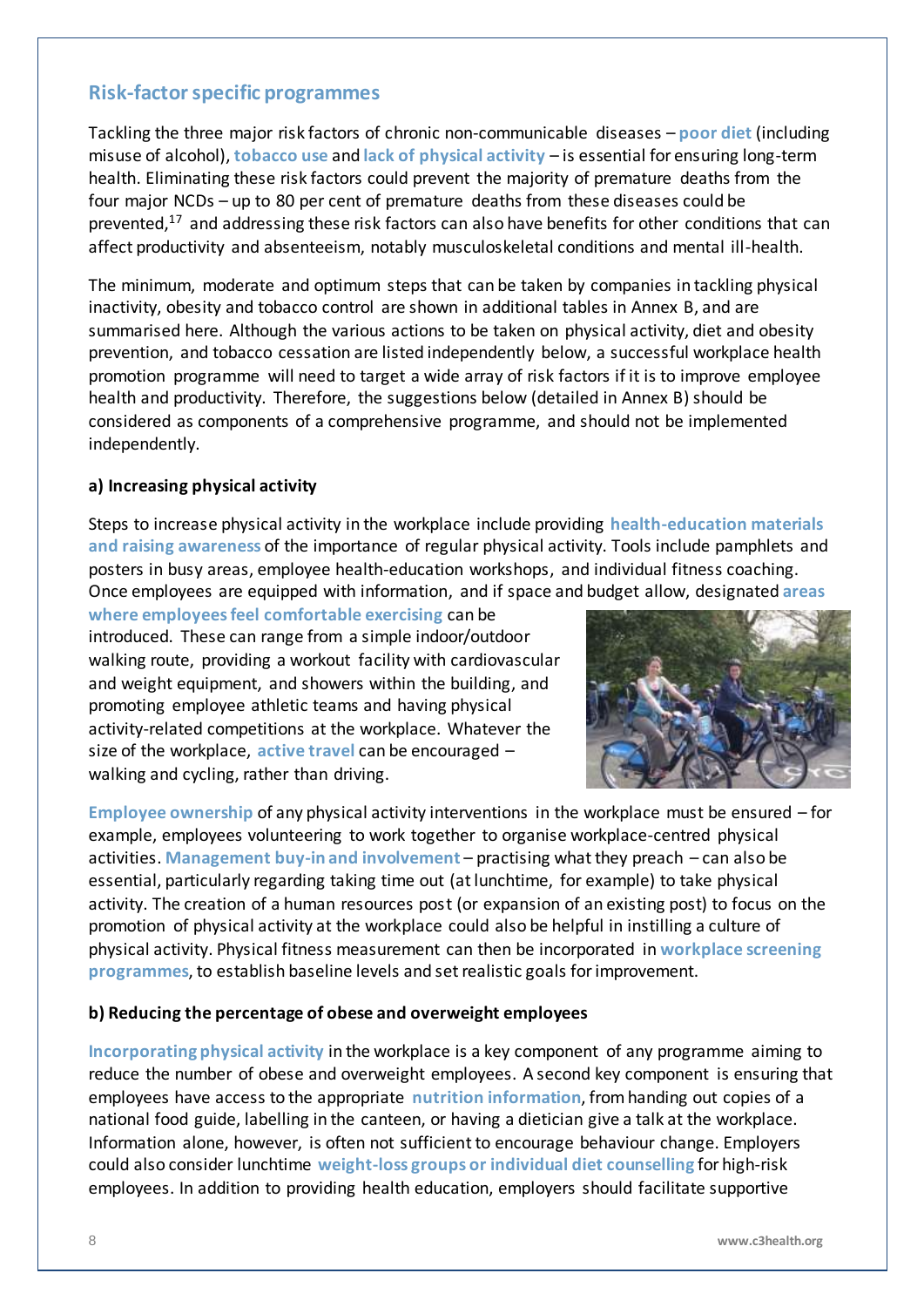physical and social environments through providing **healthy food options**in company vending machines and cafeterias, and at catered company events.

Just as **employee ownership and management buy-in** are important for workplace physical activity initiatives, they are also crucial for weight-control programmes. Options include employees taking responsibility to create weight-loss support groups and competitions,



and management including healthy employee weight as a goal in the company's mission statement. Body measurements such as waist circumference, body fat percentage and body mass index (BMI) should be included as part of comprehensive employee **health screening**, with referrals for medical follow-up outside the workplace where necessary. Ensuring the privacy of individuals and their medical information must be a priority at all times.

#### **c) Smoking cessation**

Tobacco use in the workplace affects not only the employees who smoke, but everyone else in the company through the harmful inhalation of second-hand smoke ('passive smoking') in countries in which smoking in the workplace has not already been banned, and reduces productivity in both the long term (through illness) and short term (through employees taking smoking breaks). Creating a smoke-free environment is an essential dimension of a fully healthy workplace. There are many steps that can be taken to achieve this, appropriate to difference sizes of workplace and demographic of the workforce.

Employees may already be aware of the dangers of tobacco use, but may not be aware of all of the resources to help them quit. **Smoking-cessation tools** can be publicised in handouts and promoted though presentations to employees. A total **ban on smoking** not only in the workplace but also within a certain distance of buildings and in outdoor public areas will greatly reduce the physical environment available for smoking (this is already mandated in many countries). Employee **peersupport groups** can be formed, combined with telephone quit lines and/or online or face-to-face **counselling**. Companies can make quitting aids such as **nicotine patches and gum** available free to their employees. People who have recently given up smoking can be publicly recognised and congratulated by management. Managers should be role models and should not smoke in front of other employees. Non-smokers may receive improved health plans and financial incentives compared to co-workers who are smokers. Lastly, **screenings**should incorporate tobacco-use questions, and follow-up referrals as necessary.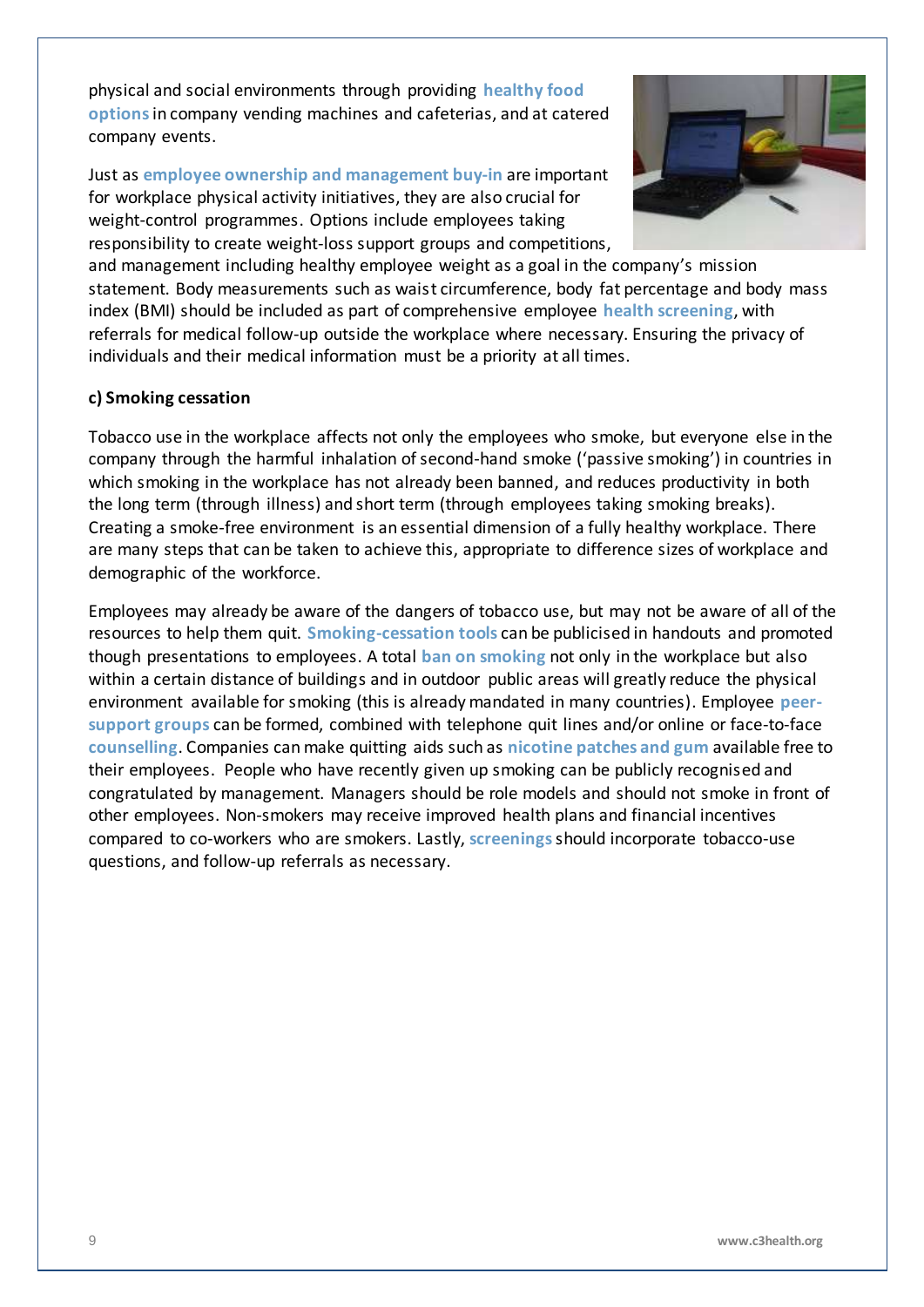## <span id="page-9-0"></span>**Part III: Assessing the evidence**

The usual rationale offered for workplace health programmes is that they improve employees' health and increase productivity. Numerous studies and systematic literature reviews have assessed their impact, and a meta-analysis of findings from 56 global peer reviewed studies<sup>18</sup> found evidence of the benefits that workplace-health schemes can have, including:

- 27% reduction in sick-leave absenteeism;
- 26% reduction in health-care costs;
- 32% reduction in workers' compensation and disability-management cost claims; and
- a nearly 6 to 1 return on investment ratio.

A second meta-review of 18 global studies found that absenteeism dropped in all sites after the introduction of comprehensive workplace health programmes. Health-care costs fell, and there was a return on investment ranging from around \$4 to \$6 for each dollar invested.<sup>19</sup> The findings indicate that the productivity increase employers gain as a result of these programmes is double their direct healthcare savings (such as employee sick leave) that are more easily measured.<sup>20</sup>

Figure 1 summarises the findings of a 2008 review of 55 UK workplace health case studies and the specific business benefits attributed to them. In seven cases the average return on investment was £3 for every £1 invested in a programme. $^{21}$ 



#### **Figure 1: Benefits attributed to UK workplace health initiatives**

*Source*: PricewaterhouseCoopers, *Building the Case for Wellness* (2008): ht[tp://www.dwp.gov.uk/docs/hwwb-dwp-wellness-report-public.p](http://www.dwp.gov.uk/docs/hwwb-dwp-wellness-report-public.pdf)df

These beneficial effects on employee productivity are a direct result of improved behaviour around the risk factors that contribute to chronic diseases. Tables 3–8 highlight recent, comprehensive studies that demonstrate the impact of such programmes on reducing obesity, improving diet, increasing physical activity, reducing tobacco use and reducing cholesterol levels.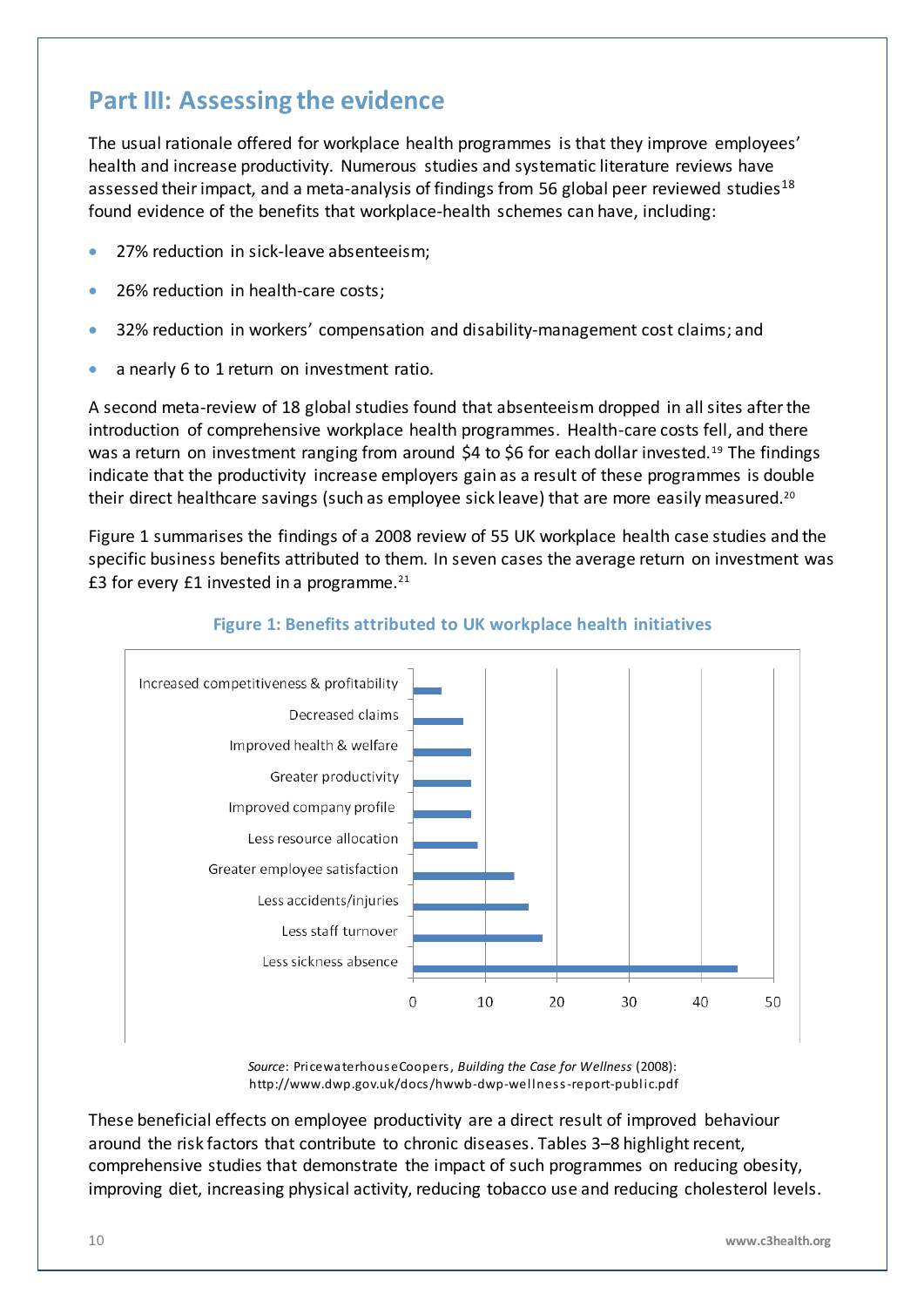## <span id="page-10-0"></span>**Impact of workplace health programmes on obesity**

Table 3 summarises important studies and literature reviews that provide evidence on the impact of workplace health programmes on reducing obesity. Employees who participate in these programmes in a variety of workplace settings have been shown to lose more weight, achieve lower BMI and reduce their percentage of body fat, when compared to control groups who did not participate in obesity-focused workplace health programmes.

| <b>Reference</b>                                                                                                                                                                                                                                                                                                                                                                                                                                           | <b>Methods/description</b>                                                                                                                                                                                                                                                                                                                                                               | <b>Results/conclusions</b>                                                                                                                                                                                                                                                                                                                                                                                       | <b>Value added</b>                                                                                                                                                                                                                                                                                                                                                                                   |
|------------------------------------------------------------------------------------------------------------------------------------------------------------------------------------------------------------------------------------------------------------------------------------------------------------------------------------------------------------------------------------------------------------------------------------------------------------|------------------------------------------------------------------------------------------------------------------------------------------------------------------------------------------------------------------------------------------------------------------------------------------------------------------------------------------------------------------------------------------|------------------------------------------------------------------------------------------------------------------------------------------------------------------------------------------------------------------------------------------------------------------------------------------------------------------------------------------------------------------------------------------------------------------|------------------------------------------------------------------------------------------------------------------------------------------------------------------------------------------------------------------------------------------------------------------------------------------------------------------------------------------------------------------------------------------------------|
| Terry Petal.,<br>'Effectiveness of a<br>works ite telephone-<br>based weight<br>management program',<br>American Journal of<br><b>Health Promotion 2011</b><br>$25(3): 186 - 9:$<br>http://www.ajhpcontents.or<br>g.pinnacle.allenpress.com/d<br>oi/abs/10.4278/ajhp.081112<br>-QUAN-<br>281?journalCode=hepr                                                                                                                                              | Pre/post study of long-term impact of<br>telephone-based weight management<br>programme comparing 1,298<br>overweight/obese participants and non-<br>participants in 10 large workplace settings<br>Intervention: up to five calls over a median of<br>$250$ days.<br>Weight, BMI and lifestyle behaviours assessed<br>via health risk assessment at baseline and one-<br>year follow-up | 48% of programme<br>completers and 47% of non-<br>completers lost weight, but<br>completers averaged 2.6<br>times more weight loss.<br>Improvements in physical<br>activity, eating habits and<br>overall health status<br>reported for completers                                                                                                                                                               | Evidence of<br>effectiveness of<br>telephone-based<br>workplace<br>interventions                                                                                                                                                                                                                                                                                                                     |
| Anderson Letal., 'The<br>effectiveness of worksite<br>nutrition and physical<br>a ctivity interventions for<br>controllingemployee<br>overweight and obesity:<br>A systematic review',<br>American Journal of<br><b>Preventive Medicine</b><br>2009, 37(4): 340-57:<br>http://www.thecommunityg<br>uide.org/obesity/Effectivene<br>ss Worksite Nutrition Physical<br>ActivityInterventionsControl<br>lingEmployeeOverweightOb<br>esitySystematicReview.pdf | 47 studies reviewed including RCT and cohort<br>designs and non-randomised weight-related<br>outcomes. Indicators including weight in<br>pounds or kilograms, BMI and percentage body<br>fat were measured at least six months from<br>start of intervention to assess effectiveness of<br>these programmes.                                                                             | Workplace nutrition and<br>physical activity programmes<br>a chieve modest<br>improvements in employee<br>weight status at 6-12-month<br>follow-up. A pooled effect<br>estimate of -2.8 pounds was<br>found based on nine RCTs,<br>and a decrease in BMI of -<br>0.5 was found based on six<br>RCTs. The findings appear to<br>be applicable to both male<br>and female employees<br>a cross a range of settings | pp. 346-9 has a<br>detailed table of 47<br>workplace diet and<br>physical activity<br>interventions reporting<br>weight outcomes<br>Analysis of mean<br>changes attributable to<br>the intervention,<br>weighted by sample<br>size<br>Analysis of studies<br>comparing multiple<br>component approaches<br>with fewer programme<br>components and<br>studies with lay versus<br>professional leaders |
| Archer WR et al.,<br>'Promising practices for<br>the prevention and<br>control of obesity in the<br>worksite', American<br>Journal of Health<br>Promotion 2011, 25(3):<br>$e12 - 26$ :<br>http://www.ncbi.nlm.nih.go<br>v/pubmed/21192740                                                                                                                                                                                                                  | Analysed 136 studies from 1966 to 2005 to<br>identify workplace practices that may help to<br>promote employee weight loss<br>Evaluation of studies based on quality of study<br>design and execution, as well as sample and<br>effectsize<br>Effectiveness assessed by changes in weight-<br>related outcomes                                                                           | Key practices identified that<br>promote employee weight<br>loss:<br>enhanced access to<br>$\bullet$<br>opportunities for<br>physical activity<br>combined with health<br>education<br>e xe rci se prescriptions<br>$\bullet$<br>alone<br>multi-component<br>$\bullet$<br>educational practices<br>weight-loss<br>competitions/incentives<br>behavioural practices<br>$\bullet$<br>with/without incentives.      | Analyses and groups<br>existingstudies into six<br>quality categories,<br>which allows inclusion<br>of poorly designed<br>studies with unique<br>approaches or<br>demographics                                                                                                                                                                                                                       |

#### **Table 3: Impact of workplace health programmes on obesity**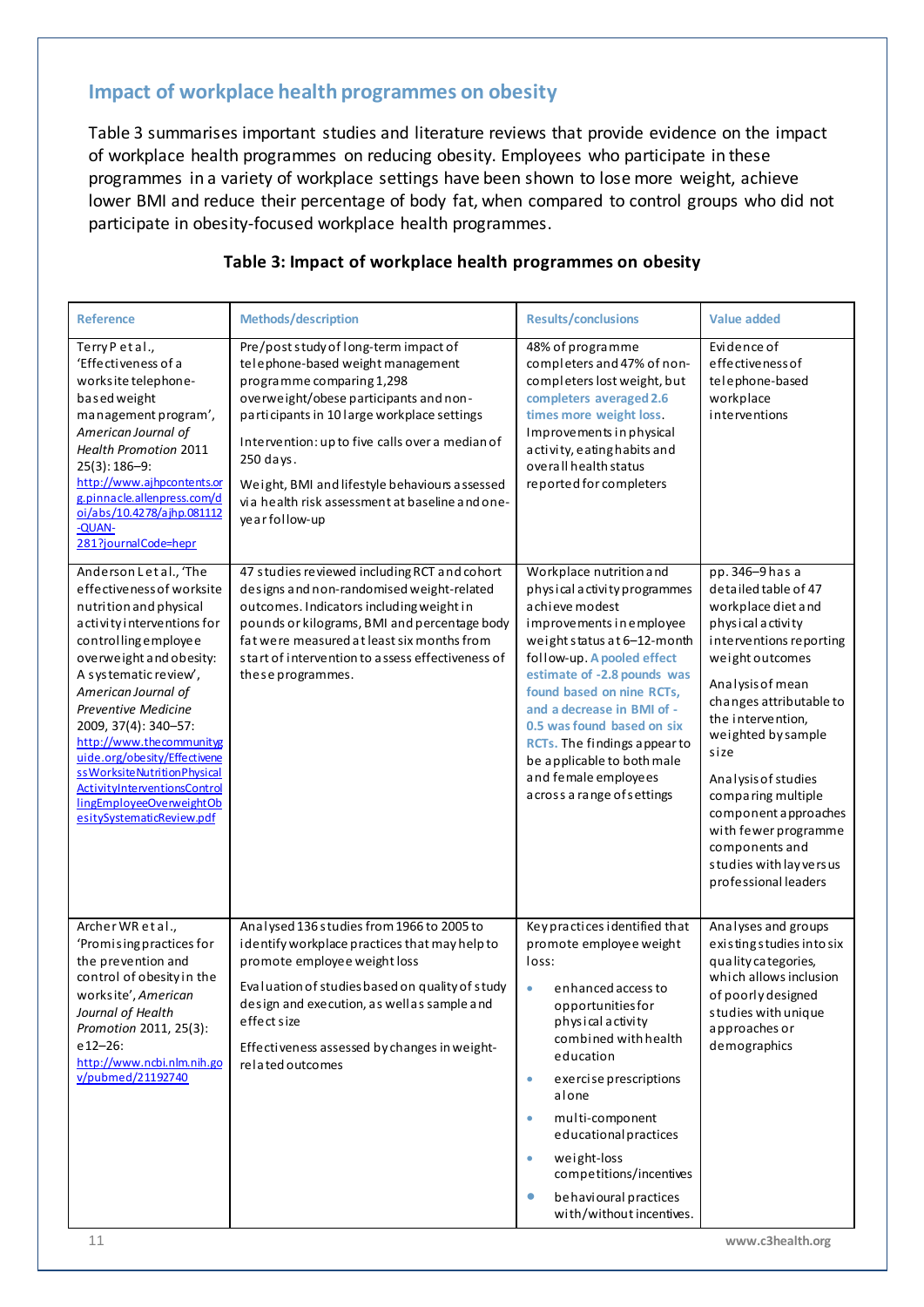| Verweij LM, 'Meta-<br>analyses of workplace<br>physical activity and<br>dietary behavior<br>interventions on weight<br>outcomes', Obesity<br>Reviews 2010:<br>http://onlinelibrary.wiley.co<br>m/doi/10.1111/j.1467-<br>789X.2010.00765.x/abstract                                        | Data compiled from 22 studies between 1980<br>and 2009<br>Quality of evidence assessed using the GRADE<br>approach                                                                                                                                 | Evidence of moderate quality<br>that workplace physical<br>a ctivity and dietary<br>be haviour interventions<br>significantly reduce:<br>body weight: 9 studies;<br>ö<br>mean difference (MD) -<br>$1.19$ kg;<br><b>BMI: 11 studies; MD</b><br>۰<br>$0.34 \text{ kg/m}^2$<br>body fat percentage<br>$\bullet$<br>(calculated from sum of<br>skin-folds): 3 studies;<br>$MD -1.12%$<br>Greater reduction in body<br>weight when physical activity<br>and diet interventions<br>contained in an<br>environmental component | pp. 6-13 detailed table<br>and characteristics of<br>trials included                   |
|-------------------------------------------------------------------------------------------------------------------------------------------------------------------------------------------------------------------------------------------------------------------------------------------|----------------------------------------------------------------------------------------------------------------------------------------------------------------------------------------------------------------------------------------------------|--------------------------------------------------------------------------------------------------------------------------------------------------------------------------------------------------------------------------------------------------------------------------------------------------------------------------------------------------------------------------------------------------------------------------------------------------------------------------------------------------------------------------|----------------------------------------------------------------------------------------|
| Benedict MA and<br>Arterburn D, 'Worksite-<br>based weight loss<br>programs: A systematic<br>review of recent<br>literature', American<br>Journal of Health<br>Promotion 2008, 22(6),<br>$408 - 16$ :<br>http://www.cfah.org/hbns/a<br>rchives/viewSupportDoc.cf<br>m?supportingDocID=612 | 11 RCTs between 1995 and 2006, which<br>included bodyweight measured pre-/post-<br>intervention and studies lasting eight weeks or<br>more<br>Majority of studies focused on education and<br>counselling to improve diet and physical<br>activity | Intervention groups had<br>mean losses from 0.2kg to<br>6.4kg lower than controls                                                                                                                                                                                                                                                                                                                                                                                                                                        | pp. 410-11 detailed<br>table of characteristics<br>and evidence of studies<br>reviewed |

## <span id="page-11-0"></span>**Impact of workplace health programmes on diet**

Table 4 summarises the findings of a systematic literature review that provides evidence of the impact of workplace health programmes on improving diet. This paper found that employee health education and changing the physical workplace environment (through provision of healthier options in cafeterias and vending machines) could lead to moderate improvements in employee diet.

#### **Table 4: Impact of workplace health programmes on diet**

| <b>Reference</b>                                                                                                                                                                                                   | <b>Methods/description</b>                                                                                                                                                                                                    | <b>Results/conclusions</b>                                                                                                                                                                          | Value added                                                                                               |
|--------------------------------------------------------------------------------------------------------------------------------------------------------------------------------------------------------------------|-------------------------------------------------------------------------------------------------------------------------------------------------------------------------------------------------------------------------------|-----------------------------------------------------------------------------------------------------------------------------------------------------------------------------------------------------|-----------------------------------------------------------------------------------------------------------|
| Ni Mhurchu Cetal., 'Effects<br>of works ite health promotion<br>interventions on employee<br>diets: a systematic<br>review', BMC Public Health<br>2010 10: 62:<br>http://www.biomedcentral.com/<br>1471-2458/10/62 | Online database search between 1995 and<br>2009 for peer-reviewed artides describing a<br>works ite health intervention of 8+ weeks.<br>Studies must report one or more diet outcome<br>(energy, fat, fruit/vegetable intake) | 16 studies reviewed:<br>8 employee education<br>۰<br>focus<br>8 focused on workplace<br>۰<br>environment, either alone<br>or in combination with<br>education overall + changes<br>in diet outcomes | Evidence that<br>workplace<br>interventions<br>can lead to<br>moderate<br><i>i</i> mprovements<br>in diet |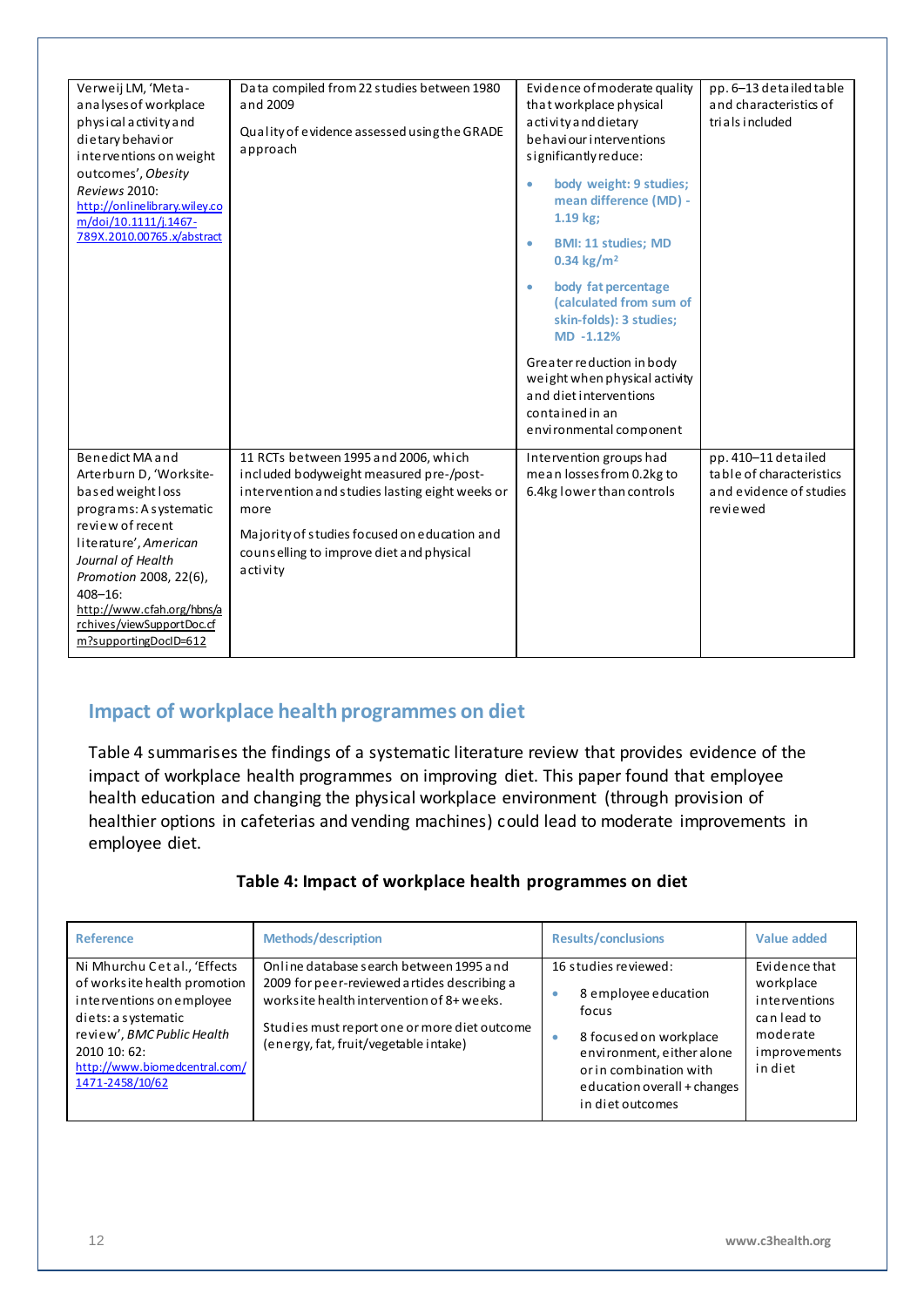## <span id="page-12-0"></span>**Impact of workplace health programmes on physical activity**

Table 5 summarises studies and literature reviews that provide evidence of the impact of workplace health programmes on increasing physical activity. These papers found that workplace physical-activity interventions could lead to increased overall fitness, improved physical-activity behaviour, reduced body measurements, improved work attendance and reduction in job stress. Workplace counselling, pedometers and initiatives to encourage active travel to work were found to have strong effects on individual physical-activity choices.

| <b>Reference</b>                                                                                                                                                                                                                                              | <b>Methods/description</b>                                                                                                                                                                                                                                                                                       | <b>Results/conclusions</b>                                                                                                                                                                                                                                                                                                                                                                                                          | <b>Value added</b>                                                                                                                                                                                                                                                     |
|---------------------------------------------------------------------------------------------------------------------------------------------------------------------------------------------------------------------------------------------------------------|------------------------------------------------------------------------------------------------------------------------------------------------------------------------------------------------------------------------------------------------------------------------------------------------------------------|-------------------------------------------------------------------------------------------------------------------------------------------------------------------------------------------------------------------------------------------------------------------------------------------------------------------------------------------------------------------------------------------------------------------------------------|------------------------------------------------------------------------------------------------------------------------------------------------------------------------------------------------------------------------------------------------------------------------|
| Dugdill Let al., 'Workplace<br>physical activity interventions:<br>A systematic<br>review', International Journal<br>of Workplace Health<br>Management 2008, 1(1): 20-<br>40<br>http://eprints.whiterose.ac.uk/35<br>78/                                      | 33 studies (38 publications, as certain<br>studies were included in multiple<br>publications) since 1996, categorised in<br>five groups: systematic effectiveness<br>reviews of workplace physical activity<br>interventions; stair-walking interventions;<br>walking interventions; active travel; and<br>other | 17 evidence statements including<br>specific quantifiers for each type of<br>physical activity intervention<br>14 studies were rated high or good<br>quality<br>Limited data on effective ness of<br>stair-walking interventions<br>Strong evidence that workplace<br>counselling influences physical-<br>a cti vi ty behaviour<br>In certain settings, pedometers and<br>a ctive travel displayed positive<br>intervention effects | Review of physical<br>activity<br>interventions<br>independentlyfrom<br>dietinterventions,<br>therefore<br>supporting<br>e vidence not biased<br>by the effects of<br>dietinterventions<br>pp. 19-26 details<br>characteristics and<br>evidence of studies<br>reviewed |
| Conn VS et al., 'Meta-analysis<br>of workplace physical activity<br>interventions'. American<br>Journal of Preventive<br>Medicine 2009, 37(4): 330-9:<br>http://download.journals.elsevier<br>health.com/pdfs/journals/0749-<br>3797/PIIS0749379709004139.pdf | Review included published and<br>unpublished studies 1969-2007, studying<br>the effect of physical activity in terventions<br>a cross a total of 38,231 combined study<br>subjects                                                                                                                               | Workplace physical-activity<br>interventions can have a positive<br>effect on physical activity<br>behaviour, overall fitness, body<br>measurements, work attendance<br>and job stress                                                                                                                                                                                                                                              | Explores beyond<br>traditional obesity-<br>related physical<br>activity outcome to<br>include evidence on<br>impact of physical<br>activity<br>interventions on<br>stress, cholesterol,<br>work attendance<br>and diabetes                                             |

#### **Table 5: Impact of workplace health programmes on physical activity**

#### <span id="page-12-1"></span>**Impact of workplace health programmes on smoking**

Table 6 summarises studies and literature reviews that provide evidence of the impact of workplace health programmes on reducing smoking among employees. The evidence indicates that the most effective smoking-cessation programmes have multiple components, including group counselling, individual therapy, pharmaceutical interventions and incentive schemes tailored to the individual workplace setting. Using a one-size-fits-all approach or focusing on only one smoking-cessation tool will bring fewer benefits than a comprehensive programme incorporating employee ownership.

[See next page]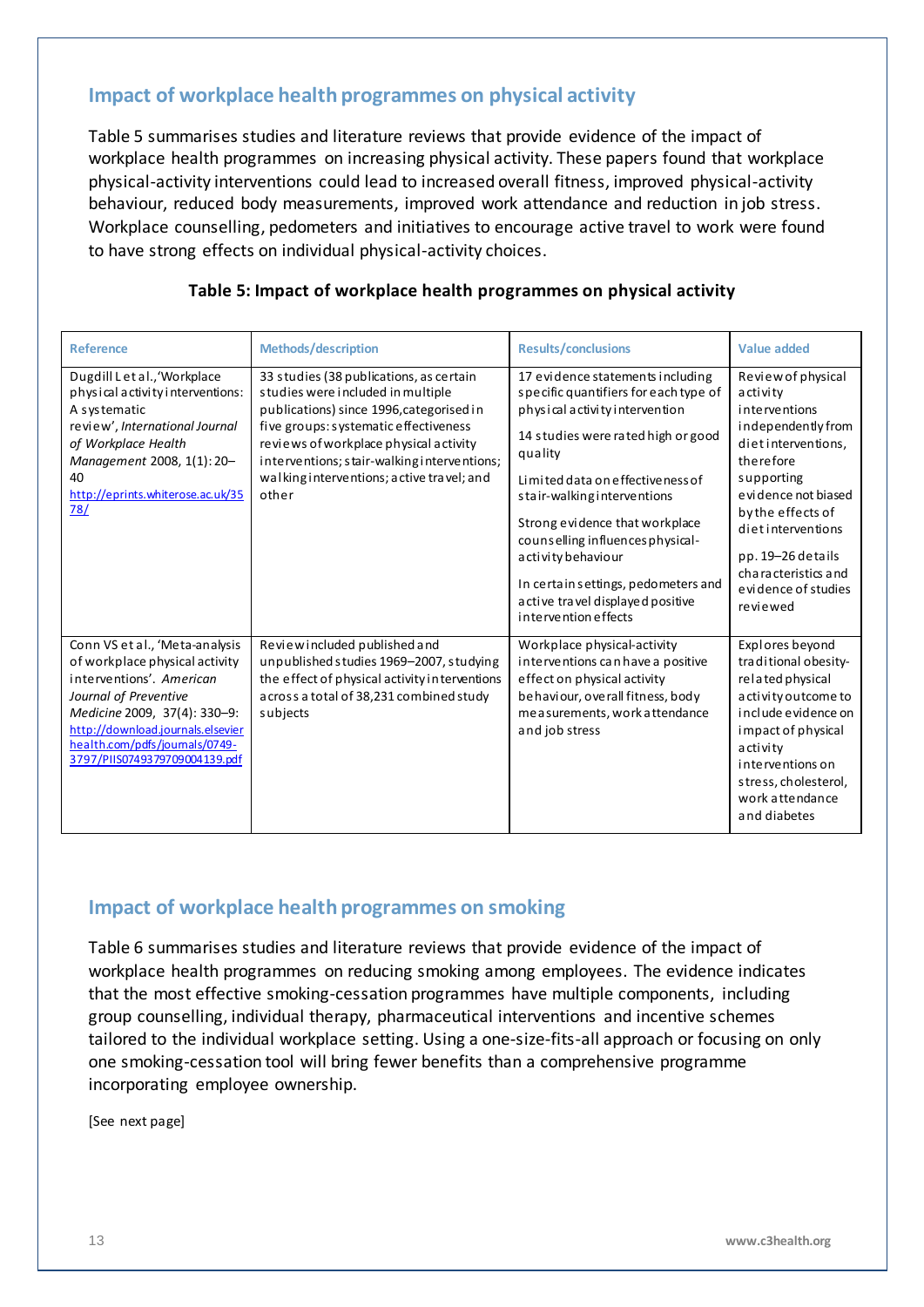#### **Table 6: Impact of workplace health programmes on smoking**

| <b>Reference</b>                                                                                                                                                                                                                                                                                 | <b>Methods/description</b>                                                                                                                                                                                                                                                                                                                                       | <b>Results/conclusions</b>                                                                                                                                                                                                                                                                                                                                                                                                                   | <b>Value added</b>                                                                                                                                                                                                                                       |
|--------------------------------------------------------------------------------------------------------------------------------------------------------------------------------------------------------------------------------------------------------------------------------------------------|------------------------------------------------------------------------------------------------------------------------------------------------------------------------------------------------------------------------------------------------------------------------------------------------------------------------------------------------------------------|----------------------------------------------------------------------------------------------------------------------------------------------------------------------------------------------------------------------------------------------------------------------------------------------------------------------------------------------------------------------------------------------------------------------------------------------|----------------------------------------------------------------------------------------------------------------------------------------------------------------------------------------------------------------------------------------------------------|
| Cahill K, 'Workplace<br>interventions for<br>smoking cessation',<br>Cochrane Database of<br><b>Systematic Reviews</b><br>(Online) 2008, 4(4):<br>CD003440:<br>http://info.onlinelibrary.<br>wiley.com/userfiles/ccoc<br>h/file/World%20No%20<br>Tobacco%20Day/CD003<br>440.pdf                   | Reviews 51 randomised and quasi-<br>randomised control studies, from 1966-<br>2008, covering 53 interventions<br>37 studies aimed at individual workers<br>(including group therapy, individual<br>counselling, self-help materials, nicotine<br>replacement therapy and social support)<br>16 studies tested interventions aimed at<br>the workplace as a whole | Group programmes, individual<br>counselling and nicotine replacement<br>the rapy increased smoking cessation in<br>comparison to no treatment or minimal<br>intervention controls<br>Self-help materials were less effective<br>Lack of evidence that workplace-wide<br>interventions reduced smoking<br>prevalence<br>Incentive schemes increased attempts to<br>stop smoking, although inconclusive<br>whether they raised cessation rates | De tailed table<br>summarisingmethods<br>and results of each<br>studyreviewed<br>Tabular and graphical<br>comparison of<br>reviewed study<br>intervention methods<br>and results                                                                         |
| Leeks KD, 'Worksite-<br>based incentives and<br>competitions to<br>reduce tobaccouse. A<br>systematic<br>review', American<br>Journal of Preventive<br>Medicine 2010, 38(2)<br>Suppl), S263-74:<br>http://www.thecommun<br>ityguide.org/tobacco/wo<br>rksite/worksite2010ince<br>ntives leek.pdf | Review of 14 studies, from 1980 to 2009,<br>that evaluated incentives and<br>competitions, when implemented in<br>conjunction with other interventions<br>such as client education, smoking<br>cessation groups, and telephone<br>cessation support                                                                                                              | Median change of self-reported<br>tobacco-use cessation after a 12-month<br>follow-up period was an increase of 4.4<br>percentage points - strong evidence<br>that workplace incentive and<br>competition programmes, in<br>combination with additional<br>interventions, increase the number of<br>people who stop using tobacco<br>Lack of evidence on impact of<br>incentives/competitions when<br>implemented on their own               | Provides further<br>e vidence of the positive<br>effect of workplace<br>competitions and<br>incentives in<br>contributing to the<br>cessation of tobacco<br>use<br>Fills research gap in<br>othertobacco<br>workplace intervention<br>systematic reviews |
| Bell Ketal., NICE<br>rapid review:<br>Workplace<br>Interventions to<br>Promote Smoking<br>Cessation, 2007:<br>http://www.nice.org.uk/<br>nicemedia/live/11381/4<br>3914/43914.pdf                                                                                                                | Review of 32 studies (including meta-<br>reviews) from 1990-2006 for evidence<br>on smoking cessation<br>Studies were rated for quality of<br>evidence                                                                                                                                                                                                           | Smoking cessation facilitated by group<br>therapy, individual counselling and<br>pharmacological treatments<br>Interventions need to be tailored to<br>specific workforce sector, culture of<br>worker and individual smoking patterns                                                                                                                                                                                                       | Literature review<br>focuses on eight pre-set<br>questions to analyse<br>effectiveness of<br>interventions<br>pp. 42-67 detailed<br>e vi dence table<br>summarising 32 studies                                                                           |

## <span id="page-13-0"></span>**Impact of workplace health programmes on cholesterol levels**

Table 7 summarises a study of the impact of a workplace wellness programme on employee blood lipid levels. This study is unique as it focused specifically on cholesterol, with a programme in which employees received financial compensation from their employers for participation in workplace health activities. Its findings indicate that long-term workplace health programmes may result in better employee health.

#### **Table 7: Impact of workplace health programmes on cholesterol levels**

| <b>Reference</b>                                                                                                                                                                                                              | Methods/description                                                                                                                                                              | <b>Results/conclusions</b>                                                                                                                                                                     | Value added                         |
|-------------------------------------------------------------------------------------------------------------------------------------------------------------------------------------------------------------------------------|----------------------------------------------------------------------------------------------------------------------------------------------------------------------------------|------------------------------------------------------------------------------------------------------------------------------------------------------------------------------------------------|-------------------------------------|
| Byrd K et al., 'Impact of a three-year<br>works ite wellness program on<br>employee blood lipid<br>levels', Californian Journal of Health<br>Promotion 2008, 6(1), 49-56:<br>http://cjhp.org/Volume6-<br>2008/issue1/byrd.pdf | Three-year workplace health<br>programme, California, US:<br>primarily male, Caucasian,<br>۰<br>overweight/obese<br>pre/post blood lipid levels<br>analysed using paired t-tests | Participants' total cholesterol,<br>LDL('bad')-cholesterol, and triglyce ride<br>levels decreased and HDL ('good)-<br>cholesterol levels increased significantly<br>after three-year programme | Cholesterol<br>risk factor<br>study |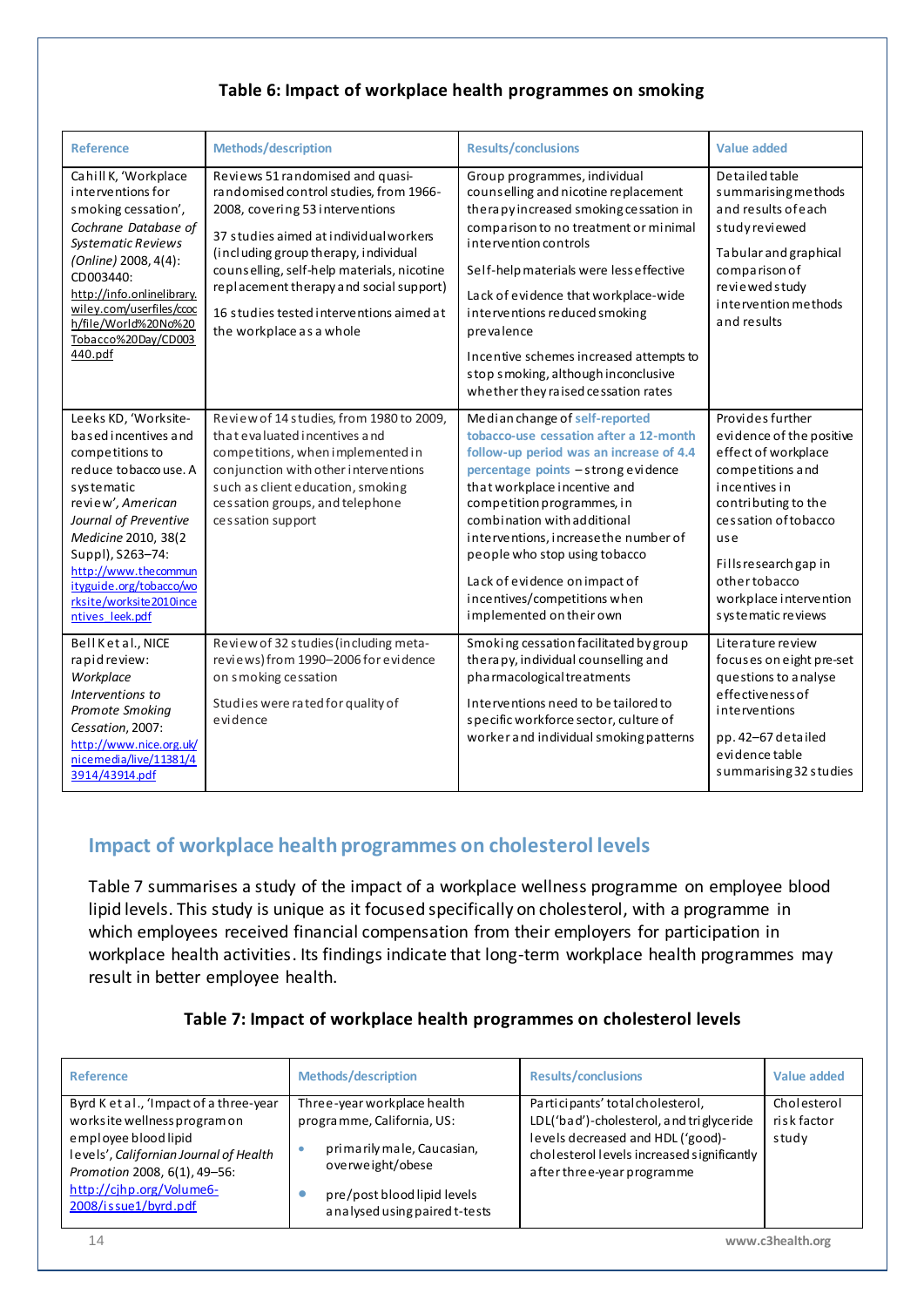## <span id="page-14-0"></span>**Impact of workplace health programmes on mixed risk factors and costeffectiveness**

Table 8 summarises comprehensive literature reviews of peer-reviewed, meta-analysis and systematic review literature, examining the effectiveness of a broad spectrum of workplace health programmes. These papers indicate that the most successful workplace health initiatives are comprehensive, targeting multiple risk factors and including behavioural education as well as changes to the workplace physical environment. These comprehensive initiatives can result in less absenteeism, greater productivity and reduced individual and employer health-care costs.

| <b>Reference</b>                                                                                                                                                                                                                                    | <b>Methods/description</b>                                             | <b>Results/conclusions</b>                                                                                                                                                                                                                                                                                 | <b>Value added</b>                                                                            |
|-----------------------------------------------------------------------------------------------------------------------------------------------------------------------------------------------------------------------------------------------------|------------------------------------------------------------------------|------------------------------------------------------------------------------------------------------------------------------------------------------------------------------------------------------------------------------------------------------------------------------------------------------------|-----------------------------------------------------------------------------------------------|
| Goldgruber J and Ahrens D,<br>'Effectiveness of workplace<br>health promotion and<br>primary prevention<br>interventions: a review', J<br>Public Health 2010, 18:75-8:<br>http://www.springerlink.com/co<br>ntent/p625tn0612m37n12/fullte<br>xt.pdf | Peer-reviewed, meta-analysis<br>and systematic reviews<br>$(2004 - 8)$ | 17 reviews (risk factors: stress, physical<br>activity and nutrition, organisational<br>development, smoking, and ergonomics<br>and back pain)<br>Best results achievable through<br>comprehensive multimodal (or<br>systemic) programmes that include<br>relational and behavioural elements              | pp. 78-84 detailed<br>tables with evidence<br>of effectiveness<br>from 17 reviews             |
| Proper Kand Mechelen<br>W, Effectiveness and<br>Economic Impact of Worksite<br>Interventions to Promote<br>Physical Activity and Healthy<br>Diet (WHO), 2007:<br>http://www.who.int/dietphysical<br>activity/Proper K.pdf                           | 26 studies reviewed (25 RCTs)<br>and 11 cohort studies)                | Cost savings from absenteeism shown to<br>vary from 2.5 to 4.9 for every dollar<br>spent on the programme<br>Health-care cost savings varied from 2.5<br>to 4.5 for every dollar spent on the<br>programme.<br>25-30% reduction in medical and<br>absenteeism costs over an average<br>period of 3-4 years | Cost-effectiveness<br>analysis<br>Detailed tables and<br>written<br>analysis of each<br>study |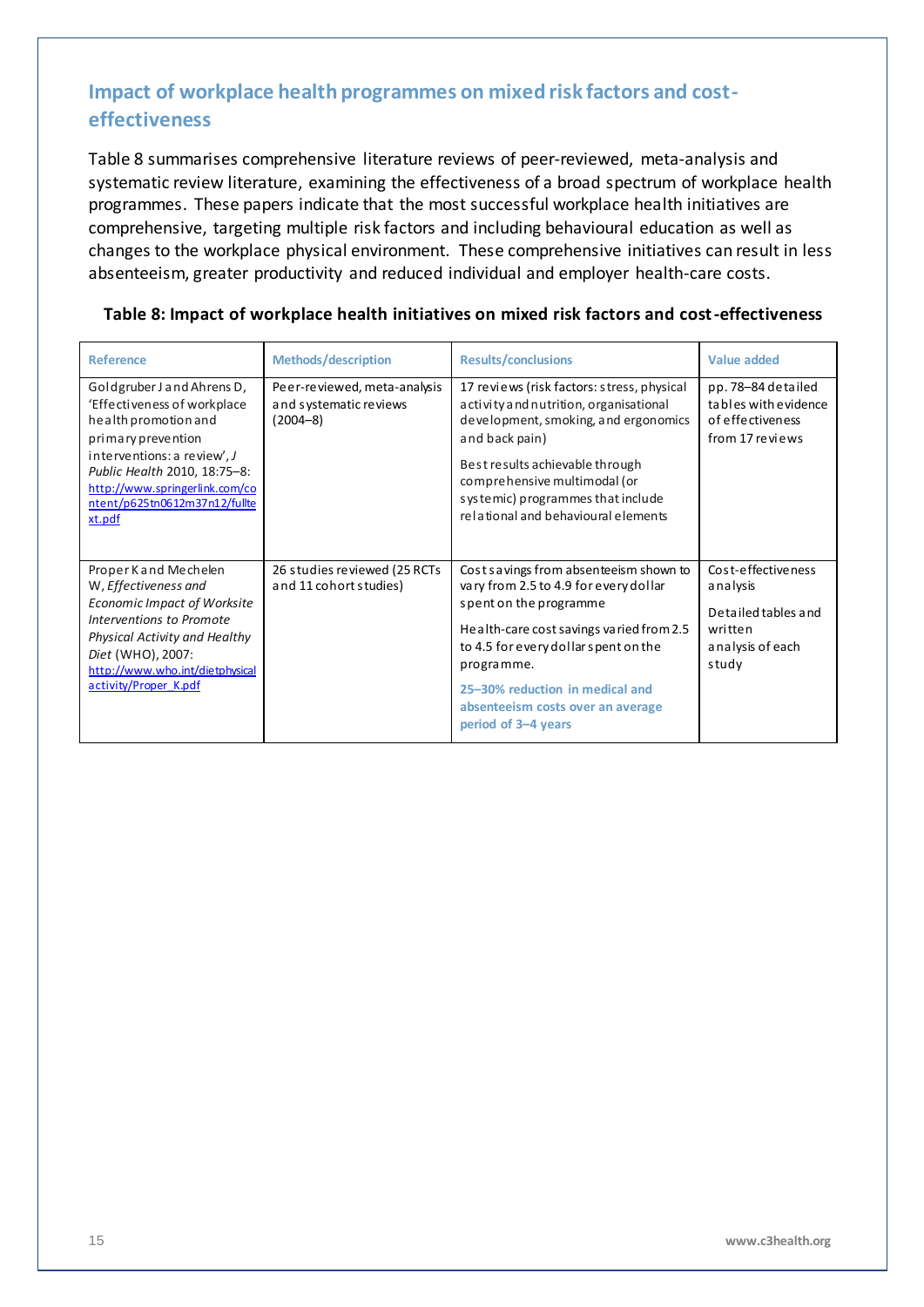## <span id="page-15-0"></span>**Part IV: Best practice in workplace health**

Any enterprise, large or small, that is establishing or reviewing its workplace health initiatives will benefit from familiarity with the evidence of the effectiveness of such programmes. They can also pick up good ideas and innovative approaches through looking at evidence-based case studies that demonstrate best practice, a number of which are presented here.

Case studies 1 and 2 are evidence-based examples of comprehensive workplace programmes in large companies that operate in high-income countries. Case studies 3 and 4 provide a middleincome-country perspective. Case studies 5–7 examine best practices in workplace health in sub-Saharan Africa. Sources of additional studies are also listed in each section.

### <span id="page-15-1"></span>**Case studies from high-income countries**

#### **Case study 1: IBM**

IBM is a US multinational [technology](http://en.wikipedia.org/wiki/Technology) and [consulting](http://en.wikipedia.org/wiki/Consulting) company, one of the largest in the world. Its workplace health programme is based on a global framework that enables a unified strategy to be pursued in combination with local innovation. It is continuously evaluated, allowing it to shift over time from a decentralised programme to a centralised one with local adaptations. The programmes have been implemented in IBM workplace settings around the world, including Australia, China, Europe, Japan, India, South Korea, and North and South America. **IBM invested US\$80 million in workplace health over three years, and saved \$100 million on health-care costs.**

The programme covers occupational health and health promotion, including screening, physical fitness, smoking cessation, weight management and stress reduction. It also provides health care, and has extensive health benefits – for example, it covers dental, mental, pharmaceutical and other health services. The health-promotion framework described in Table 9 includes<sup>22</sup>:

- **•** monitoring population health status and risk;
- creating healthy workplaces that drive healthy behaviours;
- designing comprehensive health care plans that support primary care;
- **•** implementing strategic behaviour-change programmes.

#### **Table 9: IBM's global health-promotion framework**

| <b>Health status and risk assessment</b>    | <b>Healthy workplace</b>                                   |  |  |
|---------------------------------------------|------------------------------------------------------------|--|--|
| Understanding of employee health status and | Smoke-free policies                                        |  |  |
| health risk profile to inform strategy and  | Requirements for healthy food options in onsite            |  |  |
| investments                                 | cafeterias, vending machines and meetings                  |  |  |
| Directing employees to targeted wellness    | Access to and promotion of physical activity opportunities |  |  |
| programmes                                  | (e.g. safe walking paths, stairways                        |  |  |
| Mechanisms for evaluating programme impact  | Flex-time policies                                         |  |  |

#### [Continued on next page]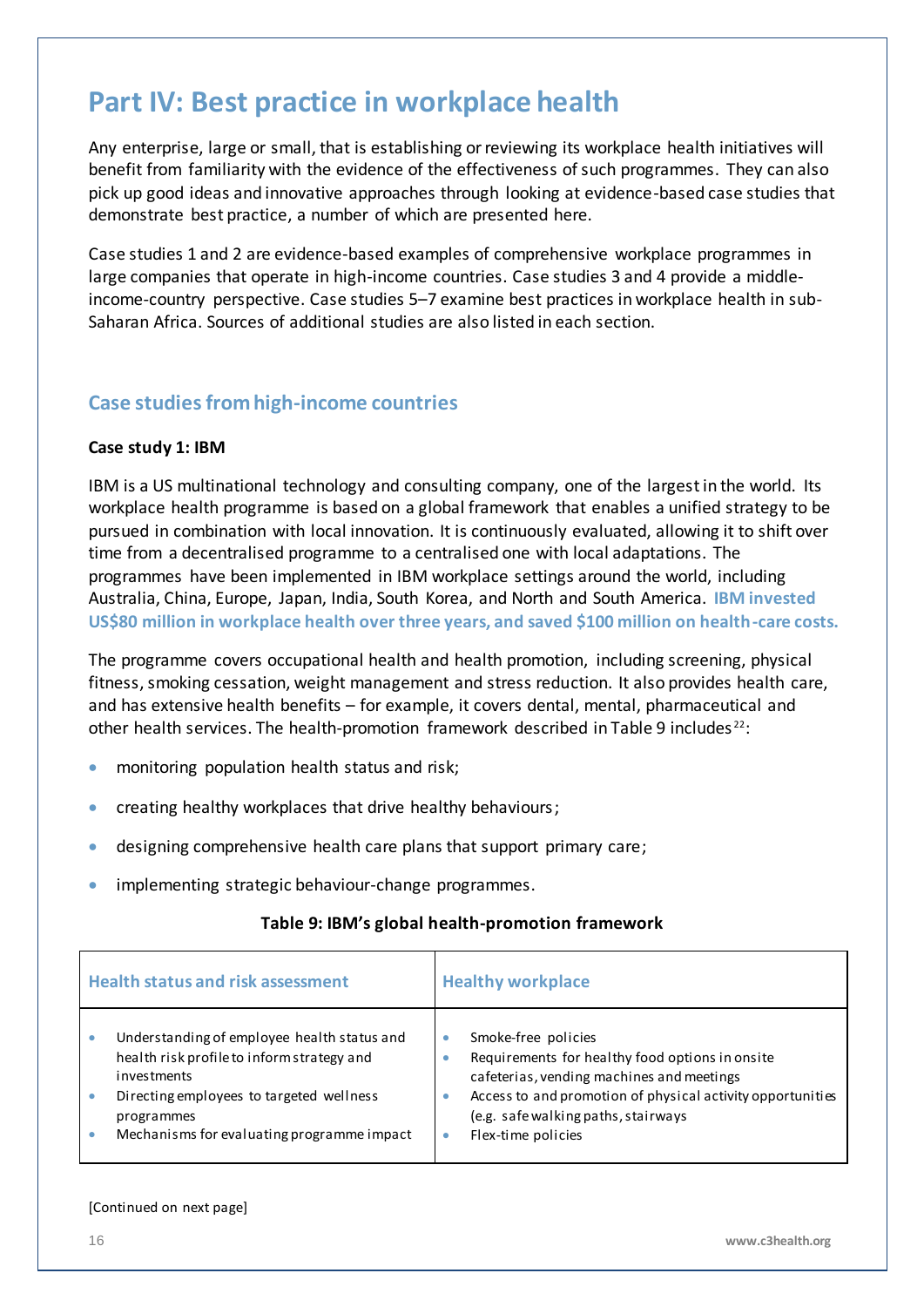| <b>Health plan support</b>                   | Strategic behaviour-change programmes (based on<br>country-specific health priorities) |
|----------------------------------------------|----------------------------------------------------------------------------------------|
| Comprehensive coverage for:                  | Stress management                                                                      |
| evidence-based preventative health screening | Smoking cessation                                                                      |
| ۰                                            | ٠                                                                                      |
| appropriate immunisations                    | Physicalactivity                                                                       |
| $\bullet$                                    | Nutrition                                                                              |
| antenatal care                               | ۰                                                                                      |
| Targeted coverage for:                       | Weight management                                                                      |
| stress management                            | ۰                                                                                      |
| nicotine replacement therapies               | Evidence-based preventative health screening                                           |
| $\bullet$                                    | $\bullet$                                                                              |
| nutritional counselling                      | Appropriate immunisations                                                              |
| $\bullet$                                    | ٠                                                                                      |
| other country-specific priorities            | Other country-specific priorities (e.g. HIV/AIDS)                                      |
| ۰                                            | ۰                                                                                      |

#### **Underlying principles**

| Population approach                                                                                                                                              | Evidence-based                                                                                                                                   | Engagement                                                                                                            | <b>Trust</b>                                                                                                                                         | <b>Measurement</b>                                                                                                                                                                        |
|------------------------------------------------------------------------------------------------------------------------------------------------------------------|--------------------------------------------------------------------------------------------------------------------------------------------------|-----------------------------------------------------------------------------------------------------------------------|------------------------------------------------------------------------------------------------------------------------------------------------------|-------------------------------------------------------------------------------------------------------------------------------------------------------------------------------------------|
| • Reduce high-risk<br>employees and keep<br>low-risk employees<br>low risk<br>$\bullet$ Facilitate small<br>actions over time for<br>lasting behaviour<br>change | • Programmes<br>selected and<br>conducted based<br>on existing<br>evidence<br>• Findings from<br>IBM programme<br>should add to<br>evidence base | • Pervasive<br>messaging<br>• Health benefits<br>integration<br>• Strategic incentives<br>• Management<br>involvement | • Processes to<br>protect personal<br>health information<br>• Compliance with<br>IBM and country<br>data controls and<br>IT security<br>requirements | • Levels of<br>participation<br>• Behaviour change<br>• Health status and<br>risk improvement<br>• Business impact<br>(health-care costs,<br>productivity,<br>satisfaction, and<br>brand) |

Figure 2 shows the changes that have occurred to IBM employee health over time (where n is the number of employees each year). It is not possible from this information to separate out the direct impact of the workplace health programme as compared to, for example, recruitment strategies – but there is a clear shift in health status, and the number of people at high risk (four or more risks) fell by more than 50 per cent.



#### **Figure 2: Improvements in IBM employees' risk profile**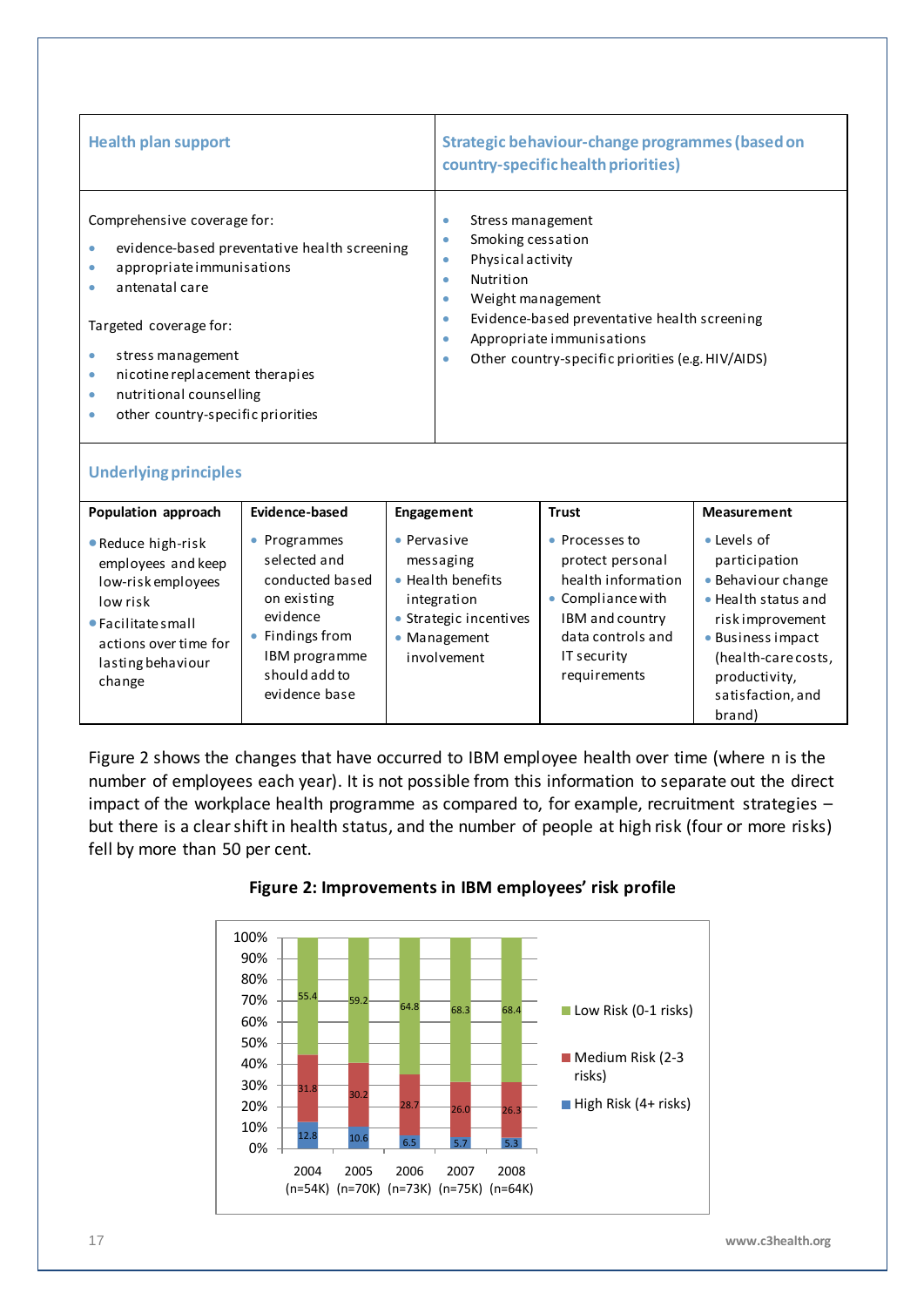#### **Case study 2: Intel Corporation**

Intel Corporation is a giant [American](http://en.wikipedia.org/wiki/United_States) global technology company. Its Health for Life programme serves over 70,000 employees at 30 sites in nine countries (China, Costa Rica, India, Israel, Malaysia, Russia, Taiwan, the United Kingdom and the United States), and is designed to motivate employees to take action to achieve optimal health and quality of life. Its guiding principles are convenience, communication and quality. It aims to influence health status by tackling the major behavioural risk factors (nutrition, physical inactivity, smoking, stress and alcohol use) and contribute to reducing health-care costs and improving productivity. It has three major components: on-site health services, comprehensive medical benefits and on-site wellness programmes.<sup>23</sup> Figure 3 shows the programme framework, including the 3-Step Wellness Check that incorporates biometric health measures, a health risk assessment and a wellness coach for each employee.

| Wellness programmes                                                                                                                                       | <b>Benefits</b>                                                                                             | <b>Health for Life Centers</b>                                                                                                   |
|-----------------------------------------------------------------------------------------------------------------------------------------------------------|-------------------------------------------------------------------------------------------------------------|----------------------------------------------------------------------------------------------------------------------------------|
|                                                                                                                                                           |                                                                                                             |                                                                                                                                  |
| 3-step wellness check<br>٠<br><b>Nutrition programs</b><br>۰<br>Smoking cessation<br>۰<br><b>Stress management</b><br>۰<br><b>Fitness programmes</b><br>٠ | Medical plans<br>۰<br>Dental plans<br><b>Employee Assistant</b><br>Program (EAP)<br>Work/life effectiveness | • Primary care<br>• Urgent care<br>• Travel medicine<br>Physical therapy<br>$\bullet$<br>Pharmacyservices<br>Occupational health |

**Figure 3: Health for Life programme framework**

The five-year evaluation process is shown in Figure 4, and evidence that it has improved employee health outcomes is given in Figure 5. Over the three-year life of the programme, the total labour cost savings have been nearly US\$18 million, and programme costs have been nearly \$11 million, making **Intel's return on investment 1:1.64**. This demonstrates the short-term cost-effectiveness of employer investment in comprehensive programmes.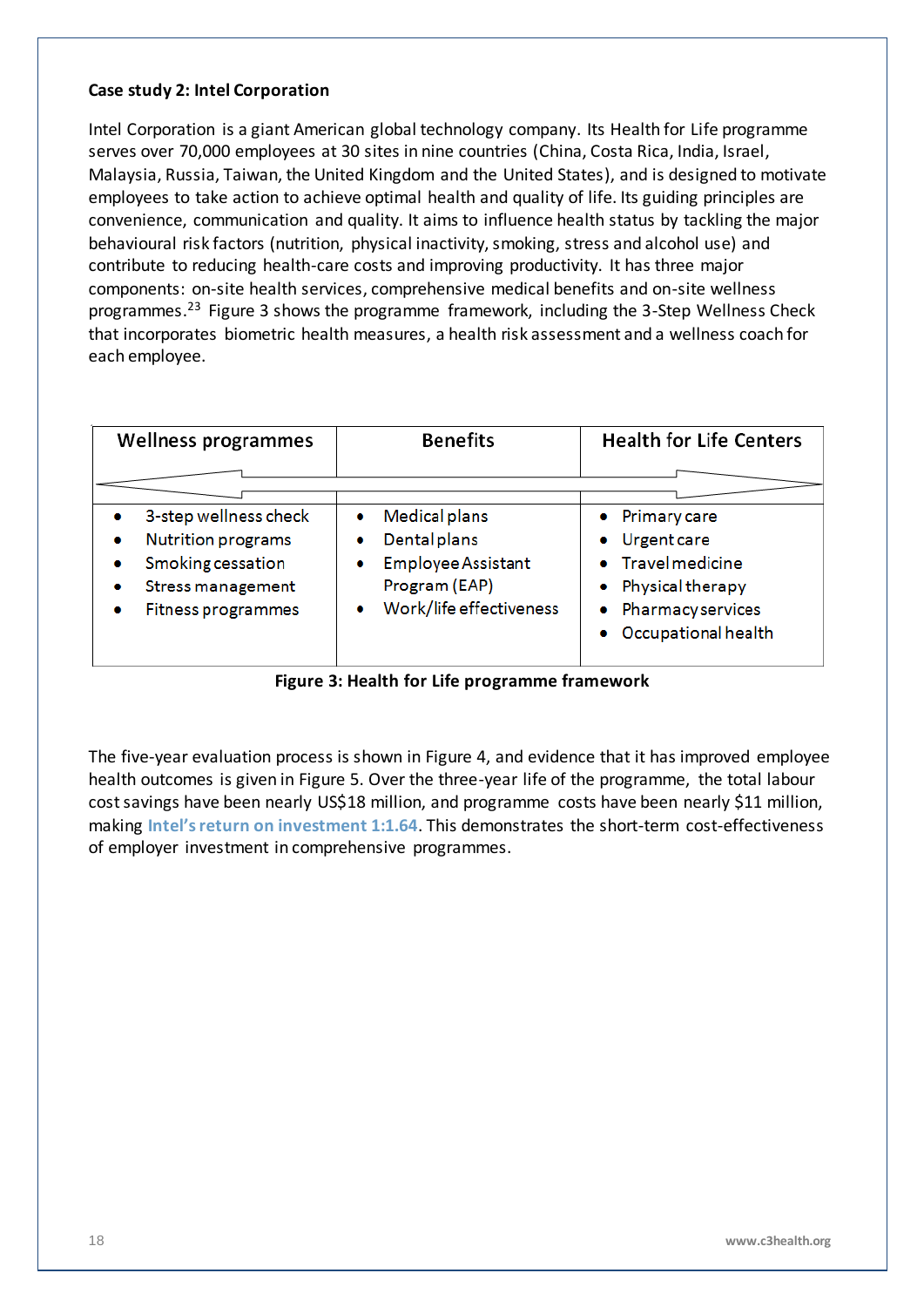#### **Figure 4: Health for Life evaluation**

#### Programme evaluation

A comprehensive assessment utilising all available data with focus areas that are appropriate to the stage of the programme



**Figure 5: Health for Life outcomes**



#### <span id="page-18-0"></span>**Additional studies from high-income countries**

#### **Canada**

12 case studies:

- [http://www.clbc.ca/files/Reports/summary\\_of\\_key\\_conclusions-final-e.pdf](http://www.clbc.ca/files/Reports/summary_of_key_conclusions-final-e.pdf) (summary article)
- [http://www.clbc.ca/Research\\_and\\_Reports/Case\\_Studies.asp](http://www.clbc.ca/Research_and_Reports/Case_Studies.asp) (links to each separate case study)

#### **European Union**

European Network for Workplace Health Promotion (ENWHP)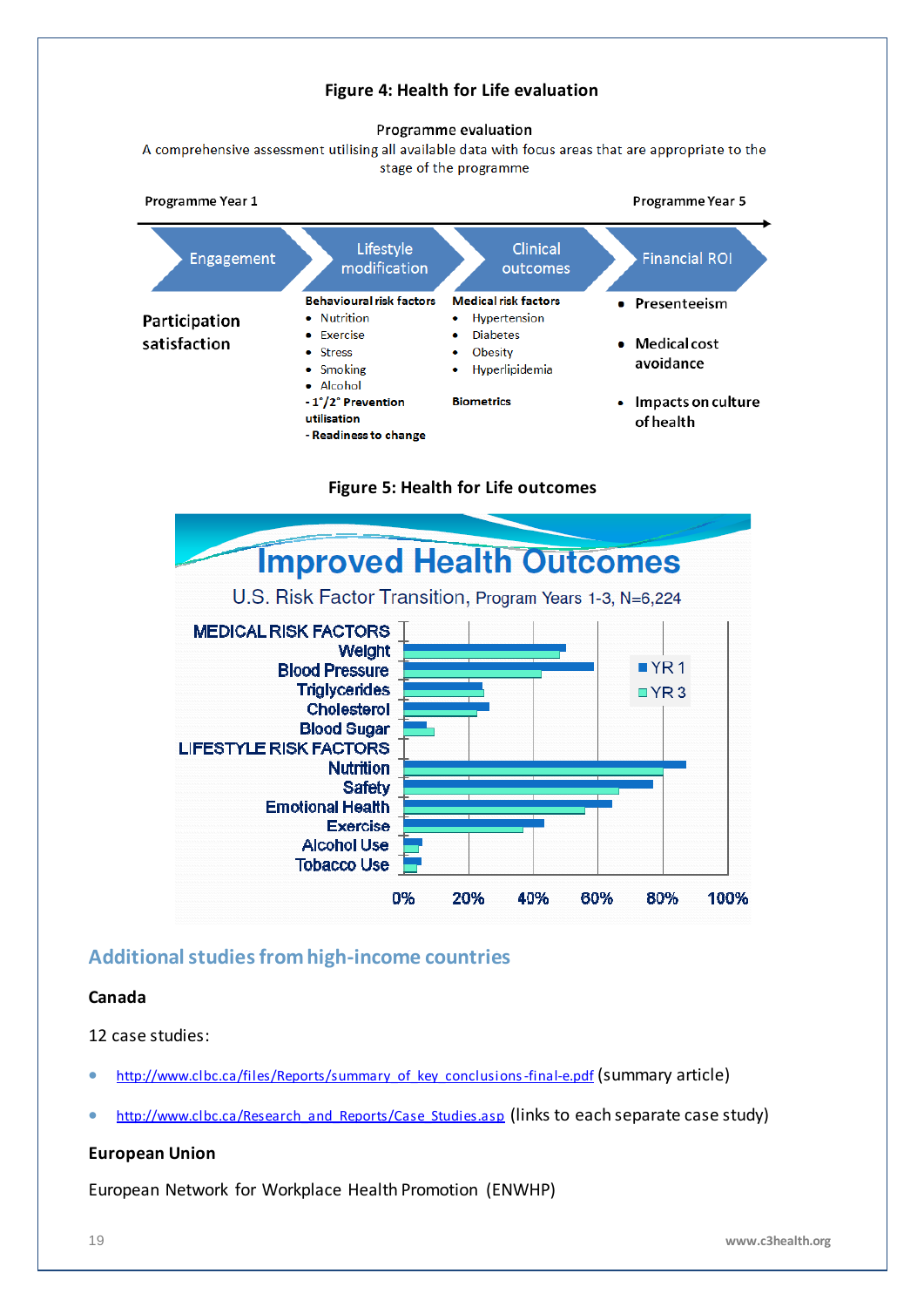- *Making the Case for Workplace Health Promotion: Analysis of the Effects of WHP*: [http://www.enwhp.org/fileadmin/downloads/report\\_business\\_case.pdf](http://www.enwhp.org/fileadmin/downloads/report_business_case.pdf)
- Several dozen European Union case studies that provide models of good workplace health promotion practice by country, divided into the categories of larger companies, small- and medium-sized enterprises, and public administration. A few of the case studies focus on occupational health and safety:

[http://www.enwhp.org/good-whp-practice/methods-tools-mogp/model-of-good-practice/models-of-good](http://www.enwhp.org/good-whp-practice/methods-tools-mogp/model-of-good-practice/models-of-good-practice-by-country.html)[practice-by-country.html](http://www.enwhp.org/good-whp-practice/methods-tools-mogp/model-of-good-practice/models-of-good-practice-by-country.html)

#### **United Kingdom**

#### *Healthy People = Healthy Profits*

 20 UK case studies compiled by Business in the Community and the government's Health, Work and Wellbeing initiative: [http://www.marmotreview.org/AssetLibrary/resources/external%20reports/BITC%20-](http://www.marmotreview.org/AssetLibrary/resources/external%20reports/BITC%20-%204647_Healthy_Profits.pdf) %204647 Healthy Profits.pdf

PricewaterhouseCoopers: *Building the Case for Wellness*(2008)

 Includes a systematic review of 55 UK case studies, organised anonymously in a table that summarises the industry, size of the enterprise, type of wellness programme, perceived benefits and perceived costs. There is also a summary table of a review of UK and international white and grey literature:

<http://www.dwp.gov.uk/docs/hwwb-dwp-wellness-report-public.pdf>

#### **United States**

*Leading by Example: Leading Practices for Employee Health Management* (Partnership for Prevention and US Chamber of Commerce)

 18 case studies: <http://www.prevent.org/data/files/initiatives/leadingbyexamplefullbook.pdf>

Citibank, Johnson & Johnson, Procter & Gamble (see pp. 47–67)

 Focus on cost-effectiveness and return on investment: [http://www.wellsteps.com/blog/The%20Evidence%20Base%20for%20Worksite%20Health%20Promotion%20and](http://www.wellsteps.com/blog/The%20Evidence%20Base%20for%20Worksite%20Health%20Promotion%20and%20Disease%20Prevention%20Programmes.pdf) [%20Disease%20Prevention%20Programmes.pdf](http://www.wellsteps.com/blog/The%20Evidence%20Base%20for%20Worksite%20Health%20Promotion%20and%20Disease%20Prevention%20Programmes.pdf)

#### *Diabetes at Work: Current Success Stories*

 Case studies of six large US employers' workplace programmes on diabetes – [Lockheed Martin,](http://www.diabetesatwork.org/SuccessStories/LockheedMartin.cfm) [Dallas Federal Reserve Bank,](http://www.diabetesatwork.org/SuccessStories/DFWBGH.cfm) [Land's End](http://www.diabetesatwork.org/SuccessStories/LandsEnd.cfm), [General Motors,](http://www.diabetesatwork.org/SuccessStories/GeneralMotors.cfm) [Inland Northwest Health Services](http://www.diabetesatwork.org/SuccessStories/InlandNW.cfm) and [General Electric Energy:](http://www.diabetesatwork.org/SuccessStories/GE_Energy.cfm) <http://www.diabetesatwork.org/SuccessStories/SuccessStories.cfm>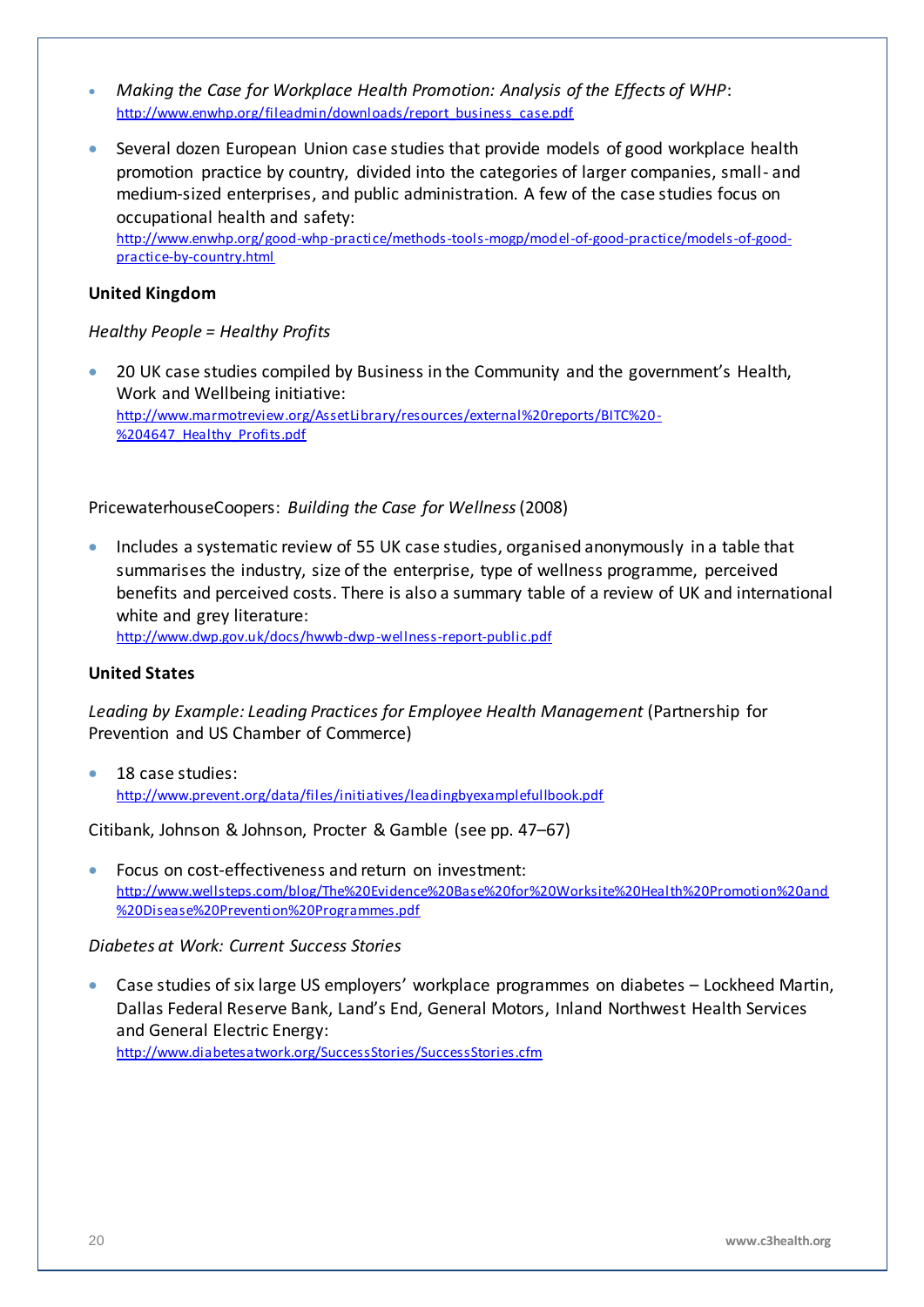### <span id="page-20-0"></span>**Case studiesfrom a middle-income country, India**

#### **Case study 3: Smoking cessation in police stations, Rajasthan<sup>24</sup>**

In Rajasthan, the State Police Department has worked with the American Cancer Society to make it easier for its workforce to be healthy, most recently focusing on a tobacco-free project.

According to a representative survey of police personnel in Rajasthan, 12.5 per cent use chewing tobacco and 12.7 per cent smoke – with 35 per cent of the smokers smoking between 5 and 15 times a day, and 13.3 per cent smoking more than 15 times daily. Since 31 May 2008, the Rajasthan Police Academy, with a staff of 250, has been tobacco-free<sup>25</sup> – and this was extended to the six police training centres in the region on 1 January 2010. Senior members of staff were made aware of the importance of giving up tobacco; working groups were set up and empowered to communicate to others on the importance of being tobacco-free, along with the benefits of quitting. Programme costs were minimal, as the American Cancer Society provided training and materials adapted from its 'Freshstart' tobacco-control programme, and the Academy has promoted and supported the initiative from its budget for employee welfare. From January 2010 onwards, the programme has been supported by the Rajasthan Cancer Foundation in Jaipur. When the programme was first established, 21 people took part in the programme at the Police Academy, and an estimated 40 per cent of them have stayed tobacco-free.

The health benefits of the initiative have not been fully assessed at the Academy, but in future the

Medical Center at the Academy plans to evaluate the benefits through collaboration with the Indian Council for Medical Research, New Delhi, and the Indian Institute of Health Management and Research, Jaipur. The feedback has been good – it is inexpensive and easy to replicate, with a key role played by personal relationships and peer support – and the programme is soon to be rolled out to all 700 police stations in the region.



Health posters in Rajasthan

#### **Case study 4: Multisite workplace cardiovascular programme**<sup>26</sup>

Cardiovascular disease (CVD) rates are currently on the rise in India, as the national disease burden makes the transition from primarily infectious disease to one that is primarily NCD-based, driven by lifestyle changes such as urbanisation. A team of researchers from a nationwide partnership of medical colleges and medical science institutes conducted a baseline cardiovascular risk factor survey in 10 industrial sites across different regions of India. The information collected included demographics, hereditary risk factors, medical history and biometric measurements. Six of the sites agreed to participate in a comprehensive four-year workplace health promotion programme in 2003–7. The objectives included:

- improve diet (increase fruit, vegetable and fibre intake, decrease salt);
- **•** incorporate physical activity in daily life;
- avoid tobacco: and
- maintain a healthy body weight.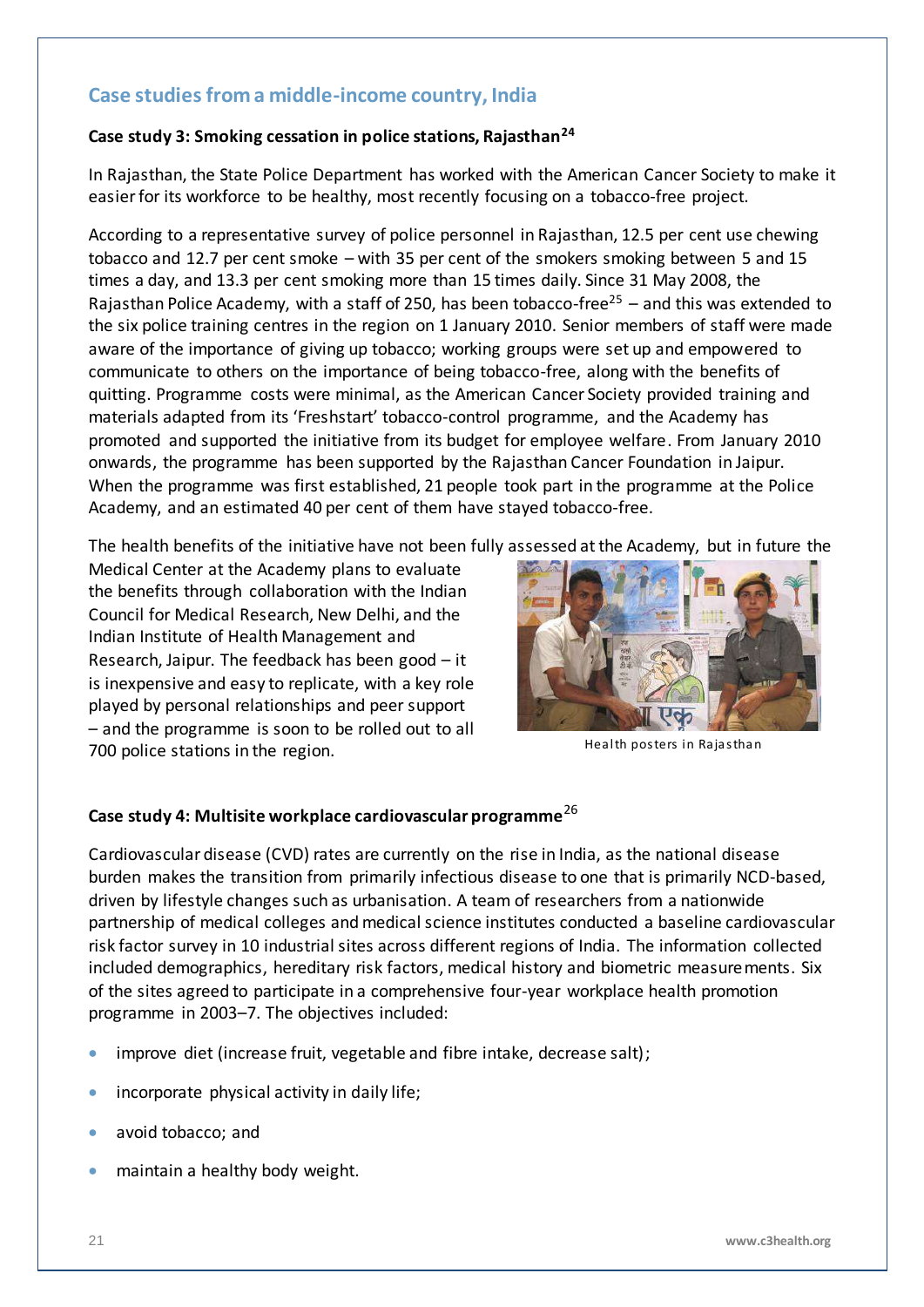The interventions, implemented by qualified local health-care staff, focused on behaviour change through individual, interpersonal and environmental interventions. The individual level included personal consultations between employees and health staff, while the population-level emphasis was on dissemination of written and audiovisual materials in seven languages. High-risk employees had additional personal and group counselling as well as medical referrals. Employees and managers were motivated to modify the work environment to include healthier meal choices and banning on-site tobacco use.

Table 10 summarises the changes in risk factors between the intervention and control groups (i.e. the four sites that did not implement programmes). The results indicate significant declines in mean body weight, waist circumference, blood pressure, serum cholesterol and plasma glucose levels in the intervention group, while the control group demonstrated significant risk factor increases. A follow-up of both groups four years later measured similar results, strengthening the evidence that comprehensive worksite health promotion programmes can reduce cardiovascular risk factors in middle-income countries such as India.

|                                    | <b>Intervention sites</b>      |                      |                                                            | <b>Control sites</b>         |                    |                                                |
|------------------------------------|--------------------------------|----------------------|------------------------------------------------------------|------------------------------|--------------------|------------------------------------------------|
| Variable                           | <b>Baseline</b><br>$(n=4,885)$ | Final<br>$(n=5,090)$ | <b>Percent Mean</b><br>Difference*<br>(95% <sub>ct</sub> ) | <b>Baseline</b><br>$(n=943)$ | Final<br>$(n=907)$ | <b>Percent Mean</b><br>Difference*<br>(95% CH) |
| Weight, kg                         | 60.9 (13.3)                    | 59.0 (13.6)          | $-3.1%$<br>(-4.0% to -2.3%)                                | 60.9 (10.2)                  | 65.1(11.0)         | 6.9%<br>(6.2% to 7.5%)                         |
| WC.cm                              | 83.2(11.7)                     | 73.3 (11.5)          | $-4.7%$<br>$(-5.3\% \text{ to } -4.1\%)$                   | 85.6(10.1)                   | 88.7 (10.8)        | 3.6%<br>$(3.1\% \text{ to } 4.1\%)$            |
| SBP, mm Hg                         | 127.1(17.7)                    | 123.6 (18.0)         | $-2.8%$<br>(-3.3% to -2.2%)                                | 121.6 (16.4)                 | 131.5 (19.3)       | 8.1%<br>(7/7% to 8.7%)                         |
| DBP, mm Hg                         | 79.4 (11.0)                    | 74.7 (10.8)          | $-5.9%$<br>$(-6.4\% \text{ to } -5.4\%)$                   | 77.6(10.8)                   | 81.6(11.1)         | 5.2%<br>(4.6% to 5.7%)                         |
| Plasma glucose,<br>mg/dl           | 91.5(29.2)                     | 82.9 (30.2)          | $-9.4%$<br>(-10.7% to -8.1%)                               | 91.1(32.4)                   | 103.1(33.4)        | 13.2%<br>(11.8% to 14.6%)                      |
| <b>Total cholesterol.</b><br>mg/dl | 175.4 (42.5)                   | 164.7 (43.9)         | $-6.1%$<br>$(-7.1\% \text{ to } -5.1\%)$                   | 175.7 (36.8)                 | 182.2 (35.5)       | 3.7%<br>$(2.9\% \text{ to } 4.5\%)$            |
| <b>HDL</b> cholesterol.<br>mg/dl   | 44.4 (11.8)                    | 49.0 (10.3)          | 104%<br>(9.4% to 11.3%)                                    | 39.0 (10.6)                  | 40.6(9.7)          | 4 1%<br>$(3.1\% \text{ to } 5.1\%)$            |
| Triglycerides,<br>mg/dl            | 123.5 (70.7)                   | 123.7 (78.4)         | 0.2%<br>(-2.5% to 2.2%)                                    | 112.9 (63.6)                 | 120.4 (45.0)       | 6.6%<br>(4.7% to 8.6%)                         |

Values are mean (SD) unless otherwise indicated. \*Unadjusted difference \*Confidence interval (Cl) of mean difference of the 2 independent populations was calculated and converted into percentage change from the baseline value

DBP = diastolic blood pressure; HDL = high density lipoprotein; SBP = systolic blood pressure; WC = waist circumference

**Table 10: Comparison of baseline and final surveys in intervention and control groups**

#### <span id="page-21-0"></span>**Case studies from low-income countries**

This section provides case studies from sub-Saharan Africa, where infectious diseases have until recently accounted for the highest mortality and greatest loss of economic productivity. 27 Infectious diseases, particularly HIV/AIDS, remain the focus of most of the programmes in this region, but the epidemiological patterns are changing. Over the next few decades, the region will be overwhelmed by a double burden of disease: the WHO predicts that between 2005 and 2015,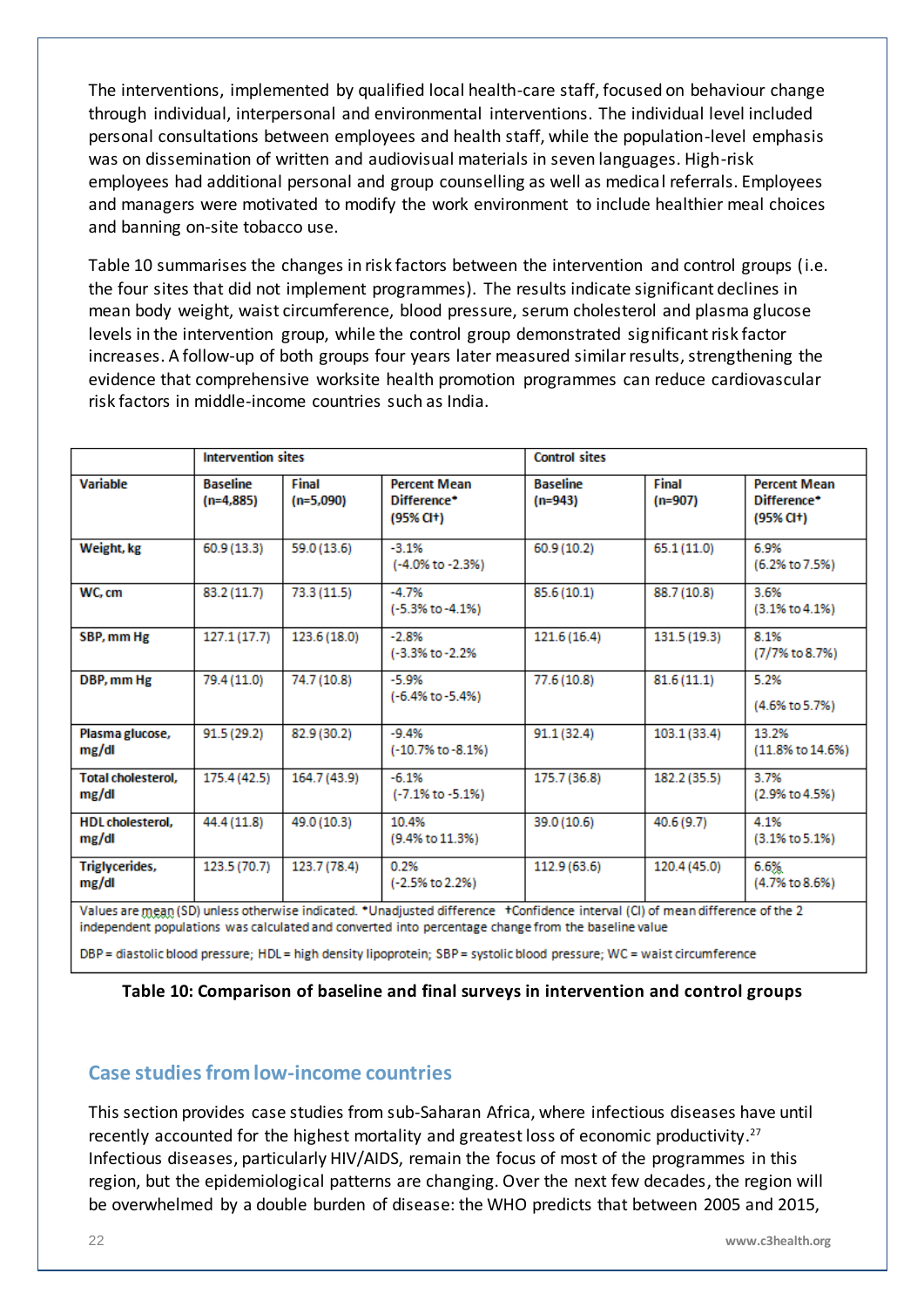deaths from NCDs in Africa will rise by 27 per cent,<sup>28</sup> and NCD mortality in South Africa for adults between 35 and 64 is predicted to increase by 41% between 2000 and 2030. Crucially, this burden often affects those of working age: nearly half of all NCD-related deaths in South Africa already occur in adults under 65, four times the rate in the United States. <sup>29</sup> As elsewhere, many of these people at risk spend much of their time at the workplace, so workplace health programmes are an essential tool in the fight against the emerging NCD epidemic. The processes of peer education and multi-stakeholder partnerships described in case studies 5–7 are best practices that can be extended and used as cornerstones for future workplace NCD programmes.

#### **Case study 5: Serena Hotels, Kenya**<sup>30</sup>

In 2002 the largest hotel chain in East Africa, Serena Hotels, having lost members of staff to AIDS and its insurance provision cancelled as a result, developed a workplace health programme for

over 1,000 of its employees in Kenya, working with Family Health International, the Federation of Kenya Employers and IFC Against AIDS. In 2006, the company transformed its programme – initially covering HIV/AIDS – into a comprehensive workplace health, with four main pillars: active lifestyle, good nutrition, healthy life choices and health promotion. A dedicated post was created for an employee wellness coordinator, and each hotel established a wellness committee. Programme activities include: a survey of knowledge, attitudes, behaviour and practices; wellness policy and procedure manual; development of information and education materials; management



A nurse at Samburu Serena Safari Lodge examines a hotel employee

and wellness educator training workshops (peer educators each completed a three-day training programme); community engagement; and a wellness outreach programme for hotel guests.

The programme has contributed to a fall in HIV/AIDS mortality, with only five deaths in 2002–7 compared to 35 during the previous five years before the programme – and the company's life insurance premiums decreased by \$90,000 due to a reduction in death claims. HIV-positive employees taking antiretrovirals are more productive at work, and the programme also reduced absenteeism.

#### **Case study 6: Sher Karuturi Flower Farm, Kenya**<sup>31</sup>

Sher Karuturi is a farm in Navisha, Kenya, which plants and exports roses, employing 3,500 people. Its workplace health programme started in 2004 with a focus on HIV/AIDS, and expanded in 2006 to include tuberculosis (TB) and malaria. Its strategy includes educating employees, providing access to screening and testing, and providing treatment. In addition to HIV testing, employees with a cough lasting more than two weeks are tested for TB, and those with a fever are tested for malaria. The programme has provided antiretroviral therapy for 120 HIV-positive workers, and 'free TB treatment has resulted in a drop in the TB death rate among employees, from 25% in 2005 to 13% in 2008'.

Two factors in Sher Karuturi's programme have been particularly important in its success.

 **Active employee participation**: All workers are fully engaged in the health promotion programme. Employees volunteer to serve on wellness committees, openly divulge their HIV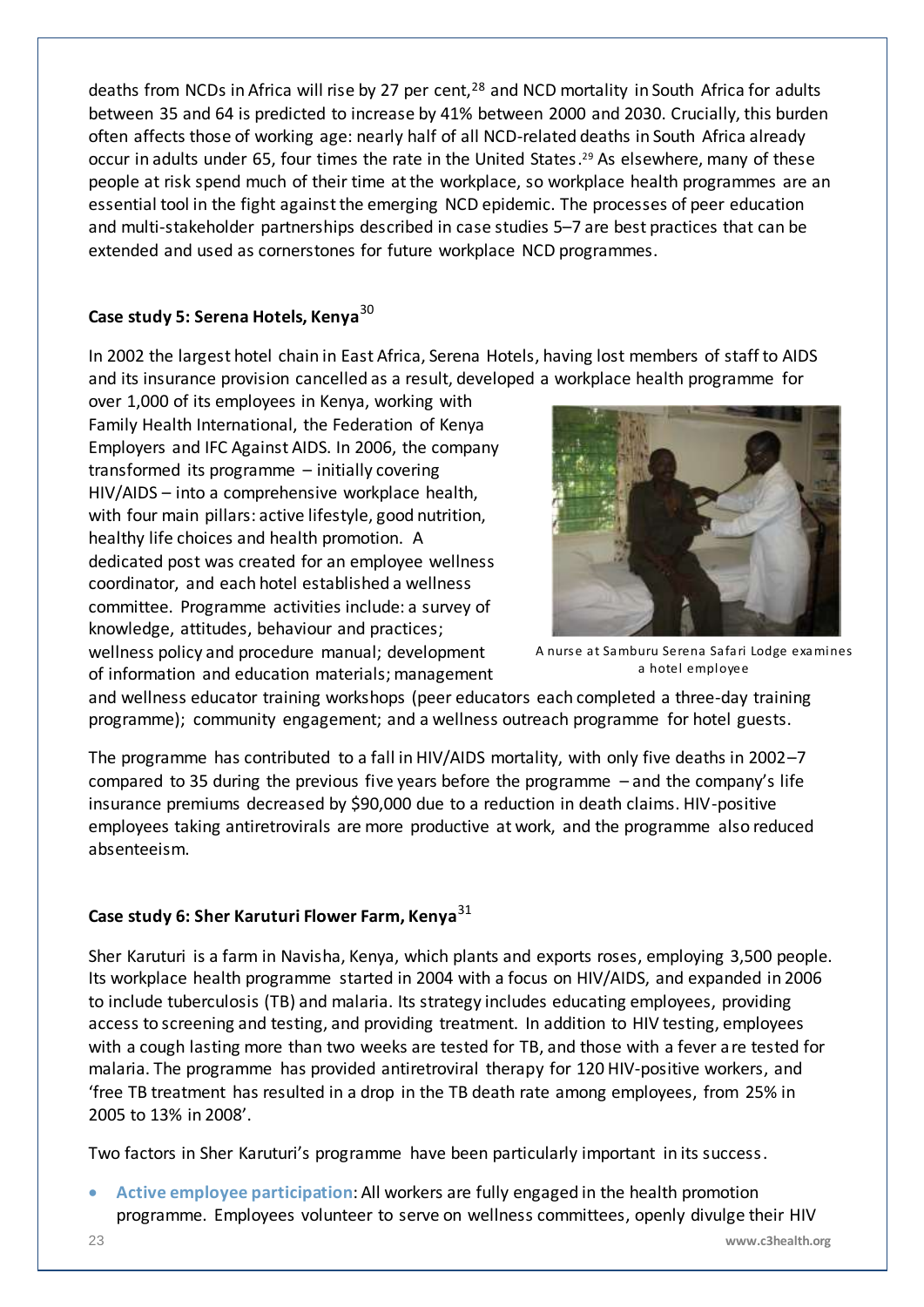status to be anti-stigma role models, and act as volunteer peer health educators, health promoters in the community and care-givers to local orphaned and vulnerable children.

 **Strategic focus on women**: Most of Sher Karuturi's employees are women, so the programme focuses on women's needs, such as preventing mother-to-child HIV transmission and education on women's rights and gender dynamics.

### **Case study 7: Chevron Corporation, Nigeria**32**,**33**,**<sup>34</sup>

In 2008 the US multinational energy giant Chevron gave US\$30 million to the Global Fund to Fight AIDS, Tuberculosis and Malaria. Of this, \$5 million was invested in a workplace wellness programme led by Chevron in partnership with Nigeria's National Agency for the Control of AIDS. Ten micro-, small- and medium-size enterprises committed to it after a visit from an advocacy team representing the partners. The programme focuses on peer health education as a tool for the prevention of HIV/AIDS, TB and malaria in the workplace. Chevron also facilitates technical support, raises awareness and advocacy, and creates workplace treatment and management plans. At the outset, the Nigerian Institute of Medical Research collected baseline data including a survey of knowledge, attitudes, practices and behaviour. Two employees from each participating enterprise attended a three-day workshop in 2009 to help them develop customised workplace programmes. An evaluation was planned six months after the start of the programme.

Chevron's programme also targets its own contract workforce (truck drivers, warehouse staff, catering staff and security guards) while expanding to include employees' dependents. Chevron has also partnered with the Ministry of Health and the National Agency for the Control of AIDS to provide training and build capacity for healthcare personnel and services in the workplace. The ability to develop strong and lasting partnerships with ministries of health, community organisations and the private sector has been key to its success in implementing micro, small and medium workplace health initiatives in sub-Saharan Africa.

## <span id="page-23-0"></span>**Additional case studies from low-income countries**

#### **World Economic Forum Case Study Library**

 The World Economic Forum Global Health Initiative contains several dozen workplace wellness case studies and supporting documents that can be searched by industry, country and keyword. They focus mainly on HIV/AIDS, although there are also studies of private-sector initiatives that have succeeded with community-wide (rather than workplace-focused) healthpromotion initiatives on malaria, TB and health system strengthening: <http://members.weforum.org/en/initiatives/globalhealth/Library/Case%20Study%20Library/index.htm>

#### **Global Business Coalition on HIV/AIDS, Tuberculosis and Malaria**

 This is a global coalition of governments, non-profit organisations and over 200 companies that work together to combat these three diseases. The comprehensive site includes workplace health case studies, expert interviews, reports, links to national and regional coalitions, teleconferences, e-learning modules, expert advice from senior managers, and Business Excellence Awards.

<http://gbcimpact.org/workplace>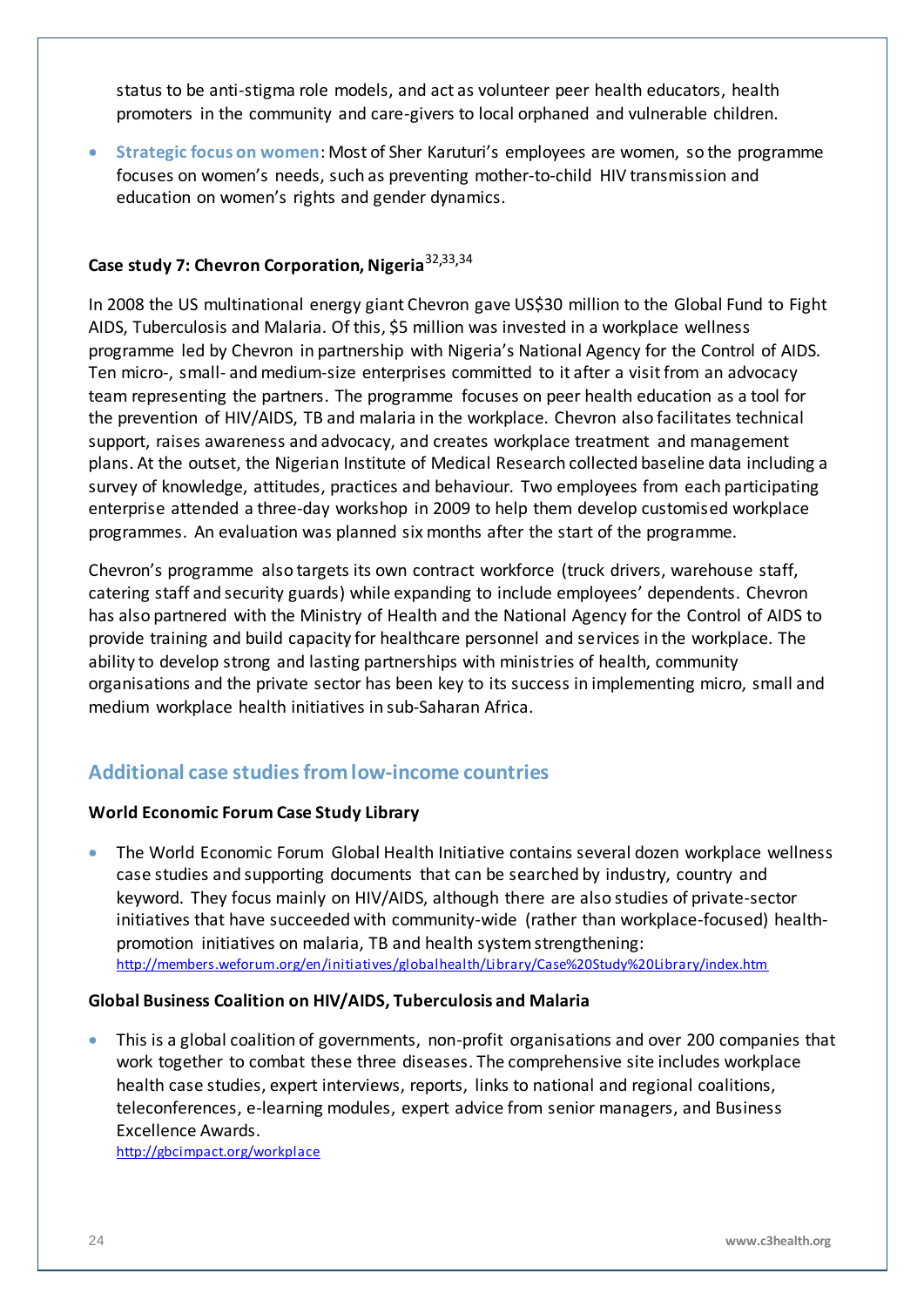## <span id="page-24-0"></span>**Part V: Discussion and conclusion**

Many adults spend much of their day in their place of work, which makes it an important arena for health promotion. Yet many employers, especially in economies hit by global recession, are reluctant to invest in programmes that may be perceived as having a three- to five-year window for return on investment even when the potential for return is around 5:1. They need to be persuaded that investment in human capital is just as important as in physical capital, and this report has highlighted hard evidence of how effective this investment can be on improving both employee health and company balance sheets.

Stakeholders from non-governmental organisations (NGOs), government and the private sector need to work together to ensure that policies, guidelines and tools are readily available to inform and assist businesses. Organisations that invest in workplace wellness programmes require easy, innovative evaluation strategies, since randomised controlled trials and cohort studies are not feasible economically and are often impractical in workplace settings. Accreditation organisations have sprung up to try to facilitate this, each with their own criteria for awards and standards for excellence. Companies must do more than pay lip-service: for example, where companies run screening programmes to identify those with, or at high risk of, NCDs, there must then be processes in place to help these individuals to take control of their lifestyles and conditions.

Governments can play their part by providing incentives through tax breaks, matched health benefit contributions and stricter legislation on workplace health and safety. A further suggestion is an international workplace health body, which could provide guidelines for programmes that address regional strategies with specific priorities for small, medium and large companies, and programmes tailored to local needs and circumstances.

Finally, companies based in developing countries have the potential to be proactive in targeting NCDs before they become an epidemic, as they have in industrialised nations. Organisations that currently run successful HIV/AIDS programmes need to take advantage of existing resources, and can work with coalitions of government, NGOs and businesses to develop tools that transform these disease-specific programmes into more comprehensive workplace health programmes that address both infectious and non-communicable diseases and facilitate better lifestyle choices around the risk factors.

#### **Lessons learned**

- Effective workplace health (WPH) initiatives need to target multiple risk factors, specifically those that represent the highest disease burden in the region where the workplace is located.
- Successful WPH initiatives combine health education with changes in the physical and social workplace environment.
- WPH initiatives need to be underpinned by management buy-in and employee ownership.
- WPH initiatives need to be targeted to each unique workplace and cultural setting.
- WPH initiatives should involve baseline testing and follow-up in order constantly to evaluate and monitor the programmes, and allow for employee feedback to facilitate programme improvement.
- Effective WPH initiatives will result in reduced employee absenteeism, increased employee productivity, reduced employer health costs, and increased employee job satisfaction.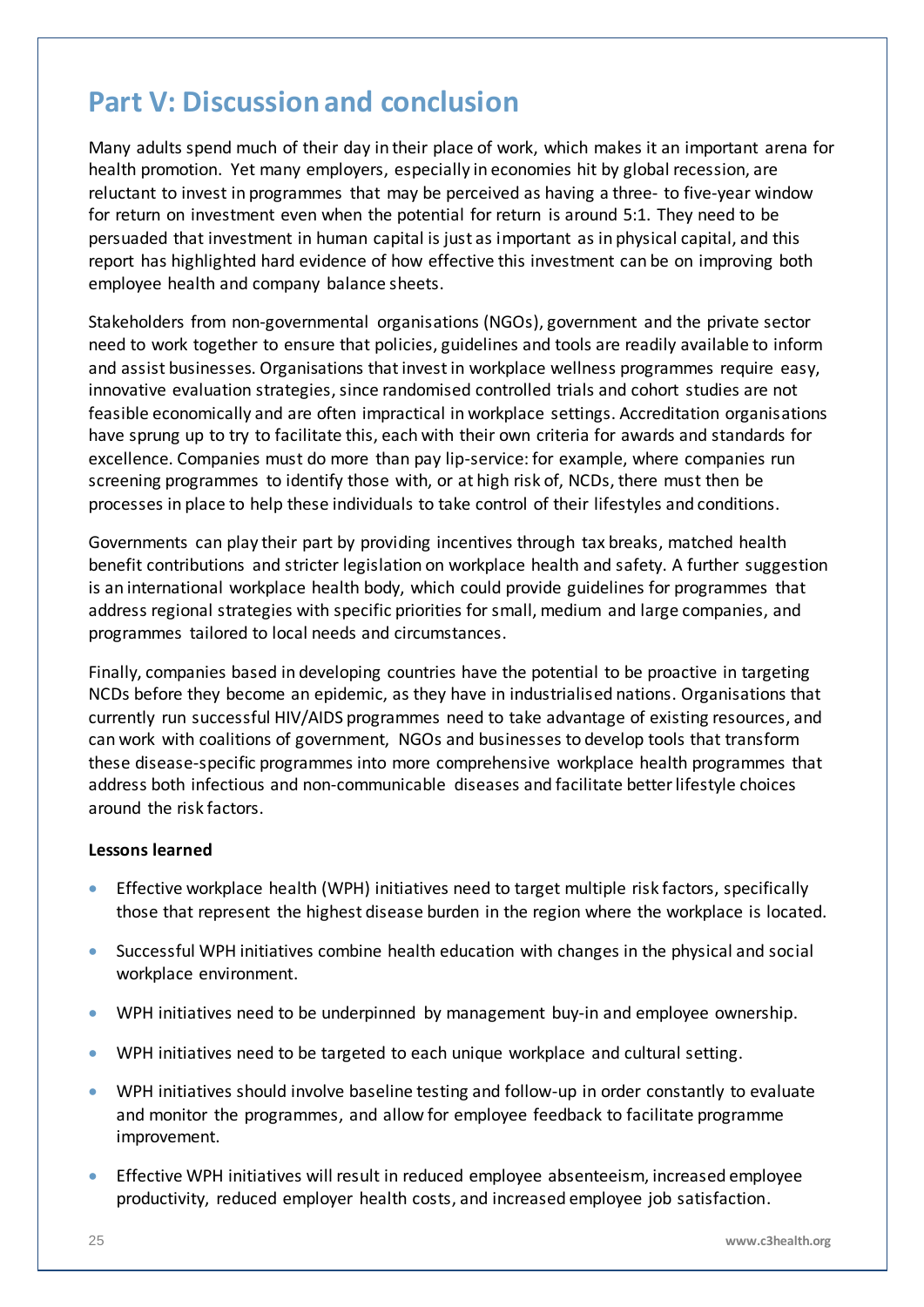## <span id="page-25-0"></span>**Annex A: Additional web resources**

| <b>Organisation</b>                                                        | <b>Country</b><br>focus | <b>Resources</b>                                                                                                                      | Link                                                                                                                                                    |
|----------------------------------------------------------------------------|-------------------------|---------------------------------------------------------------------------------------------------------------------------------------|---------------------------------------------------------------------------------------------------------------------------------------------------------|
| <b>Bupa</b>                                                                | <b>UK</b>               | Healthy Work: Evidence into Action<br>Recommendations for government,<br>employers and providers of<br>workplace health interventions | http://www.bupa.com/jahia/webdav/site/bupacom/shar<br>ed/Documents/PDFs/our-<br>commitment/publication/healthy-work-evidence-into-<br>action-report.pdf |
|                                                                            |                         | Workplace Health: A Worthwhile<br>Investment (2010)<br>Rationale for workplace health<br>programmes in the UK                         | http://www.bupa.co.uk/jahia/webdav/site/bupacouk/sh<br>ared/Documents/PDFs/Business/workplace%20health/w<br>orkplace-health-worthwhile-investment.pdf   |
| Business in the<br>Community                                               | UK                      | Toolkits, case studies, healthy<br>workplace model                                                                                    | http://www.bitc.org.uk/workplace/health and wellbein<br>g/index.html                                                                                    |
| Canadian Center<br>for Occupational<br>Health and Safety                   | Canada                  | Case studies and toolkits for<br>employers, employees and<br>practitioners                                                            | http://www.ccohs.ca/healthyworkplaces/keylinks.html                                                                                                     |
| Centers for Disease<br>Control and<br>Prevention                           | <b>US</b>               | Workforce health promotion toolkits                                                                                                   | http://www.cdc.gov/nccdphp/dnpao/hwi/toolkits/gener<br>al.htm                                                                                           |
| Centre for<br>Workplace Health,<br>St Mary's University<br>College, London | <b>UK</b>               | Workplace health training,<br>consultancy, project delivery,<br>physical activity publications                                        | http://www.smuc.ac.uk/workplace-health/index.htm                                                                                                        |
| European Network<br>on Workplace<br><b>Health Promotion</b>                | EU                      | Publications, toolkits, self-evaluation<br>tools, best practice models by<br>country                                                  | http://www.enwhp.org/the-enwhp.html                                                                                                                     |
| <b>Heart and Stroke</b><br>Foundation                                      | Canada                  | Workplace wellness toolkit                                                                                                            | http://www.heartandstroke.nb.ca/site/c.kpIPKZOyFkG/b.<br>4835889/k.7DF2/Wellness at Heart Toolkit.htm                                                   |
| <i>International</i><br>Journal for<br>Workplace Health<br>Management      | Global                  | Peer-reviewed articles on all aspects<br>of workplace health                                                                          | http://www.emeraldinsight.com/products/journals/joum<br>als.htm?id=ijwhm                                                                                |
| National Institute<br>for Health and<br>Clinical Excellence                | UK                      | Workplace risk-factor specific<br>guidance, quick reference guides and<br>evidence review                                             | http://www.nice.org.uk/search/guidancesearchresults.js<br>p?keywords=workplace&searchSite=on&searchType=All<br>&newSearch=1                             |
| Partnership for<br>Prevention                                              | <b>US</b>               | Case studies, toolkits, guidelines                                                                                                    | http://www.prevent.org/Topics/Worksite-Health.aspx                                                                                                      |
| <b>URAC</b>                                                                | US, EU,<br>UK           | Workplace wellness awards and<br>accreditation                                                                                        | http://www.urac.org/employers/resources/                                                                                                                |
| Wellness Africa                                                            | South<br>Africa         | Private consultants who create<br>customised workplace wellness<br>programmes                                                         | http://wellnessafrica.com/                                                                                                                              |
| Wellness Council of<br>America                                             | <b>US</b>               | Reports, case studies, interviews                                                                                                     | http://www.welcoa.org/freeresources/                                                                                                                    |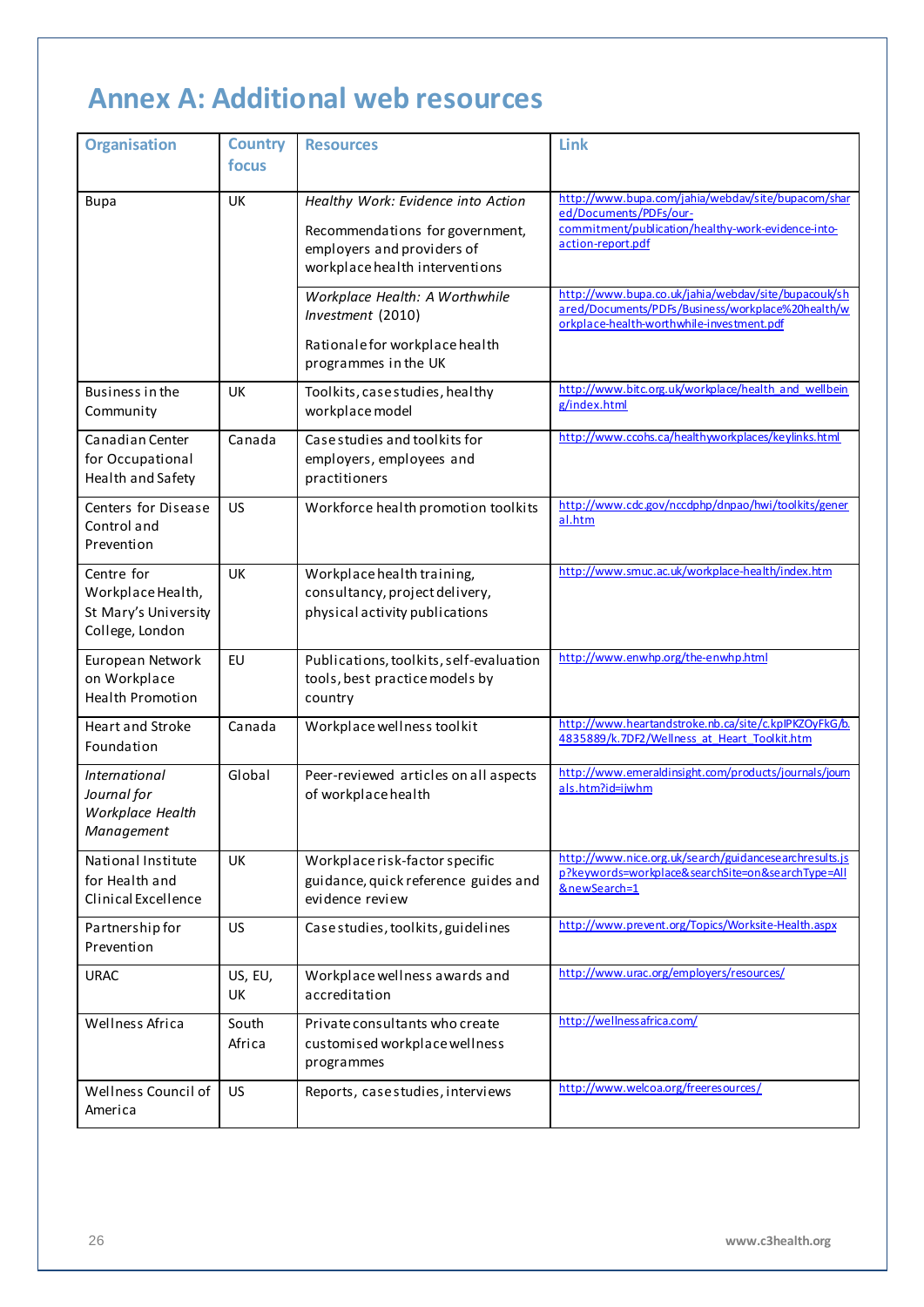## <span id="page-26-0"></span>**Annex B: Elements of workplace health programmes**

Tables B1, B2 and B3 are drawn from the US Partnership for Prevention's *Healthy Workforce and Beyond Report* (pp. 43, 45 and 46): [www.prevent.org/downloadStart.aspx?id=18.](file:///E:/C3%20Report/www.prevent.org/downloadStart.aspx%3fid=18)

| <b>Programme elements</b>                                                                                               | <b>Minimum steps</b>                                                                                                                                                                                                                                                                                                                                         | <b>Moderate steps</b>                                                                                                                                                  | <b>Comprehensive steps</b>                                                                                                                                 |
|-------------------------------------------------------------------------------------------------------------------------|--------------------------------------------------------------------------------------------------------------------------------------------------------------------------------------------------------------------------------------------------------------------------------------------------------------------------------------------------------------|------------------------------------------------------------------------------------------------------------------------------------------------------------------------|------------------------------------------------------------------------------------------------------------------------------------------------------------|
| <b>Health education</b>                                                                                                 | Provide HRAs [health risk<br>Provide targeted risk<br>assessments] every 12 months,<br>interventions<br>information and resources for<br>Provide workshops on the<br>healthy behavioural change, and<br>benefits of activity and exercise<br>medical self-care resources<br>Locate and promote appropriate<br>resources and support for<br>physical activity |                                                                                                                                                                        | Provide health coaching (e.g.<br>person-to-person, telephonic,<br>online)                                                                                  |
| Supportive social and<br>physical environments                                                                          | Open a conference room for<br>after-hours exercise classes;<br>negotiate health-club discounts,<br>promote walking trails, stairwell<br>programmes                                                                                                                                                                                                           | Provide showers and flexible<br>work hours to allow for exercise.<br>subsidised gym memberships,<br>healthy selections in vending<br>machines and company<br>functions | Create and sponsor employee<br>a thletic teams and activities;<br>provide monetary incentives for<br>a chieving fitness goals (e.g. HSA<br>contribution)   |
| Integration of the worksite<br>programme                                                                                | Involve a diverse group of<br>employees in a broad planning<br>effort to create ownership of<br>the programme (e.g. a Human<br>Capital Team (HCT), wellness<br>ambassadors).                                                                                                                                                                                 | Match the goals of the worksite<br>program with the mission state-<br>ment of your organisation                                                                        | Using senior management<br>support, develop and use a<br>health scorecard that is<br>integrated and aligned with<br>business goals                         |
| Linkage to related<br>programmes<br>work-related<br>injury/death<br>healthinsurance<br>$\bullet$<br>preventive services | Provide easy-to-access<br>information about local<br>programmes and opportunities<br>for physical fitness; integrate<br>physical activity messages into<br>s a fety meetings                                                                                                                                                                                 | Provide custom publications<br>pertaining to benefits of<br>physical activity and maintaining<br>a healthy weight and diet, job<br>safety, and preventive services     | Establish a Human Capital Team<br>(e.g. wellness, benefits, EAP) for<br>strategic health-promotion<br>planning.                                            |
| <b>Screening programmes</b>                                                                                             | Include physical activity level<br>questions within HRA<br>questionnaires                                                                                                                                                                                                                                                                                    | Provide fitness self-test guide-<br>lines (e.g. flexibility, strength,<br>a e robic ca pacity) within<br>company communications.                                       | Provide physical-fitness<br>assessments such as body-fat<br>percentage, flexibility, musde<br>strength and a erobic fitness<br>through certified personnel |

#### **Table B1: Elements of a physical activity programme**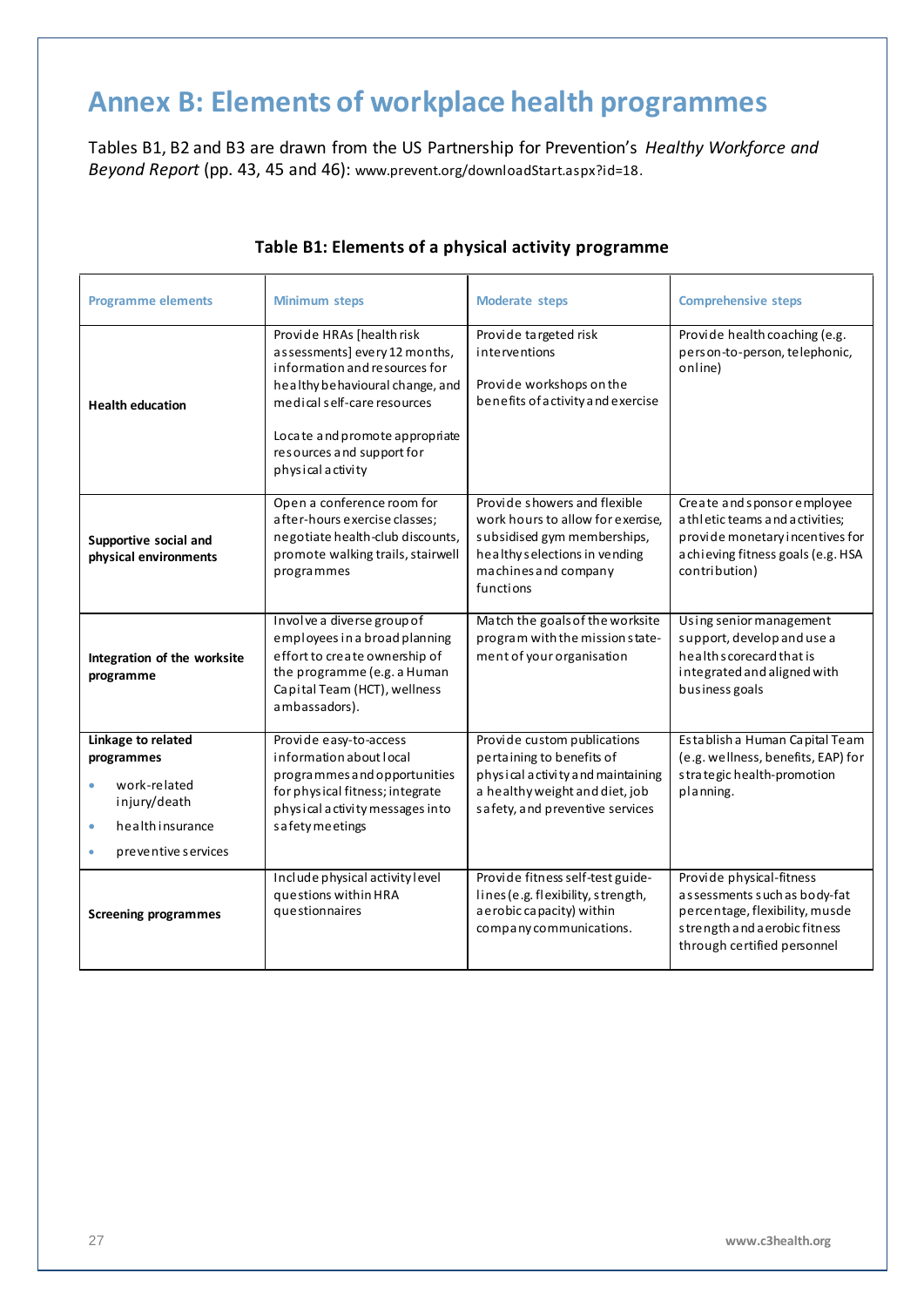## **Table B2: Elements of a weight-control programme**

| <b>Programme elements</b>                                                                                                                                                     | <b>Minimum steps</b>                                                                                                                                                                                                                                                                                                                            | <b>Moderate steps</b>                                                                                                                                                                                                                                                                                                                      | <b>Comprehensive steps</b>                                                                                                                                                                                                                                                                                                              |
|-------------------------------------------------------------------------------------------------------------------------------------------------------------------------------|-------------------------------------------------------------------------------------------------------------------------------------------------------------------------------------------------------------------------------------------------------------------------------------------------------------------------------------------------|--------------------------------------------------------------------------------------------------------------------------------------------------------------------------------------------------------------------------------------------------------------------------------------------------------------------------------------------|-----------------------------------------------------------------------------------------------------------------------------------------------------------------------------------------------------------------------------------------------------------------------------------------------------------------------------------------|
| <b>Health education</b>                                                                                                                                                       | Provide HRAs every 12 months,<br>information and resources for<br>healthy behavioural change, and<br>medical self-care resources<br>Provide information and<br>resources on healthy eating,<br>regular physical activity, and<br>weight control<br>Locate and promote appropriate<br>resources and support related to<br>being overweight/obese | Provide a targeted weight<br>control programme (e.g.<br>printed, online)<br>Subsidise membership fees for<br>approved programmes such as<br>Weight Watchers®<br>Provide periodic<br>communications on the<br>as sociation between excess<br>body weight and common<br>health risks such as diabetes,<br>heart disease, and<br>hypertension | Based on HRA results, triage<br>individuals to one-on-one<br>health coaching (e.g. person-to-<br>person, telephonic, online)<br>Provide periodic workshops on<br>preparinghealthy meals, brown<br>bags, and eating on the road                                                                                                          |
| Supportive social and<br>physical environments                                                                                                                                | Provide healthy food options in<br>vending machines<br>Provide healthy food options<br>during company meetings and<br>outside functions<br>Encourage daily physical activity<br>through pedometer programs,<br>walking trails, and encouraging<br>stairwellprogrammes                                                                           | Encourage regular physical<br>activity, by providings howers<br>and/or subsidised gym<br>memberships<br>Promote company-wide weight<br>reduction contests with a ppro-<br>priate health education on safe<br>weight-reduction practices<br>Highlight success stories of<br>employees within company<br>communications                      | Provide nutritional information<br>on all menu selections within<br>company cafeterias<br>Price less healthy food options<br>higher in company cafeterias<br>than healthier food selections<br>Provide an in-house company<br>fitness facility                                                                                          |
| Integration of the worksite<br>program                                                                                                                                        | Involve a diverse group of<br>employees in a broad planning<br>effort to create ownership of the<br>programme                                                                                                                                                                                                                                   | Match the goals of the weight-<br>management/obesity<br>programme with the mission<br>statement of your organisation                                                                                                                                                                                                                       | With senior management<br>support, develop and use a<br>health scorecard that is<br>integrated and aligned with<br>business goals                                                                                                                                                                                                       |
| Linkage to related programs<br>occupational health and<br>۰<br>safety<br>disease management<br>۰<br>health benefits<br>$\bullet$<br>Employee Assistance<br>۰<br>Program (EAP) | Cross-market related<br>programmes and opportunities,<br>and integrate messages (e.g. risks<br>of obesity, back care) into safety<br>meetings                                                                                                                                                                                                   | Through EAP, promote stress<br>management programmes that<br>include self-screening and<br>referral for depressive<br>symptoms                                                                                                                                                                                                             | Develop health benefit policies<br>for medical interventions for<br>the morbidly obese (e.g. gastric<br>bypass, banding)<br>Provide weight control options<br>within disease management<br>programmes (e.g. diabetes)<br>Establish a Human Capital<br>Team (e.g. wellness, benefits,<br>EAP) for strategic health<br>promotion planning |
| <b>Screening programmes</b>                                                                                                                                                   | Conduct periodic weigh-ins and<br>BMI calculations with appropriate<br>educational materials.                                                                                                                                                                                                                                                   | Provide the opportunity for<br>employees to have body fat<br>percentage measured by certi-<br>fied personnel. Provide<br>interpretation session                                                                                                                                                                                            | Based on waist circumference<br>(>40 inches for men and >35<br>inches for women), refer<br>participants for further<br>s creening for metabolic<br>syndrome                                                                                                                                                                             |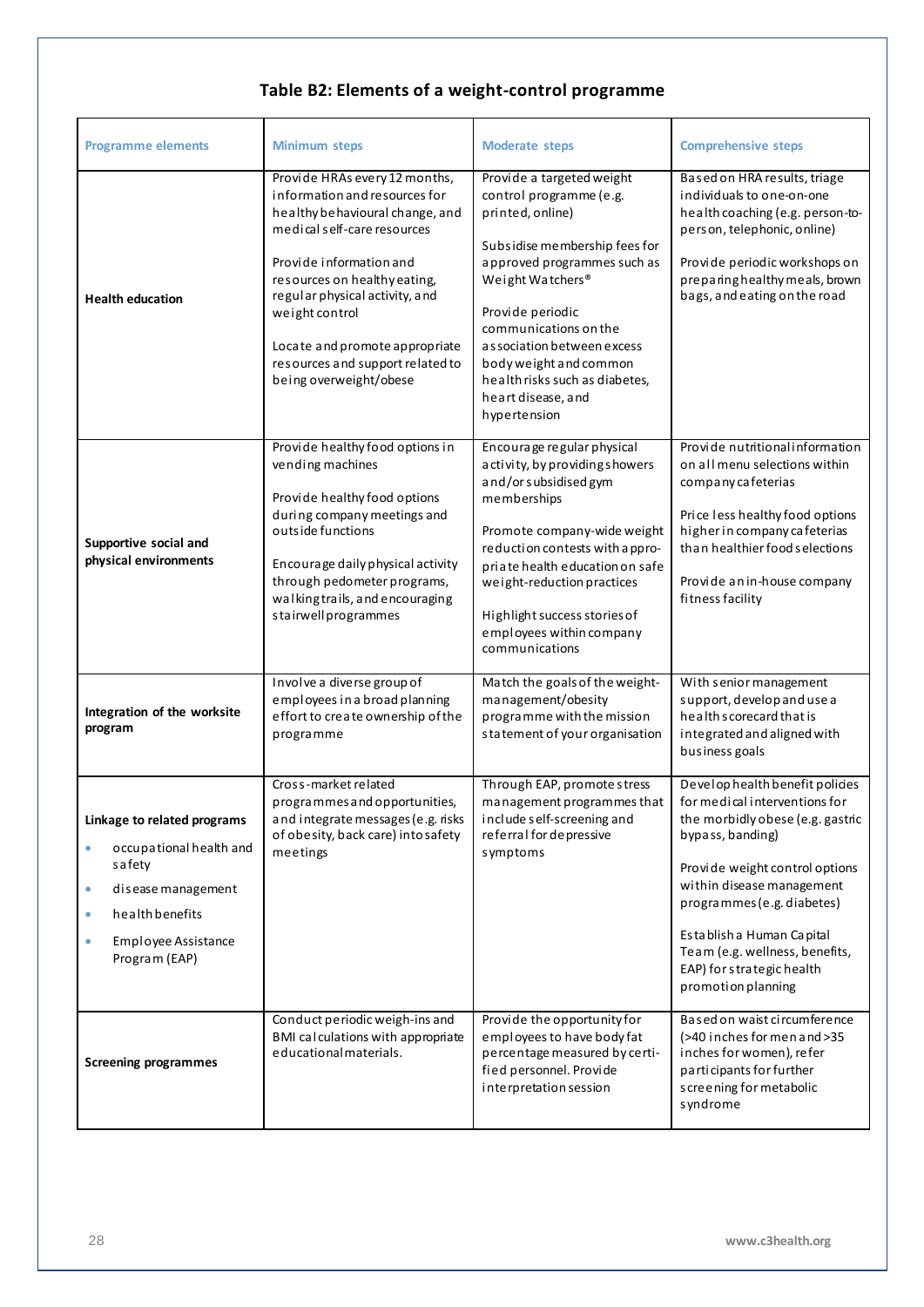### **Table B3: Elements of a tobacco-control programme**

| <b>Programme elements</b>                                                                                                    | <b>Minimum steps</b>                                                                                                                                                                                                                                                                                        | <b>Moderate steps</b>                                                                                                                                                                                                                                  | <b>Comprehensive steps</b>                                                                                                                                                                                   |
|------------------------------------------------------------------------------------------------------------------------------|-------------------------------------------------------------------------------------------------------------------------------------------------------------------------------------------------------------------------------------------------------------------------------------------------------------|--------------------------------------------------------------------------------------------------------------------------------------------------------------------------------------------------------------------------------------------------------|--------------------------------------------------------------------------------------------------------------------------------------------------------------------------------------------------------------|
| <b>Health education</b>                                                                                                      | Provide HRAs every 12 months,<br>information and resources for<br>healthy behavioural change, and<br>medical self-care resources<br>Locate and promote tobacco-<br>cessation resources and<br>community support groups                                                                                      | Targeted risk interventions-<br>printed, online and/or<br>telephone-cessation aides<br>Subsidise approved cessation<br>programme(s). Provide tiered<br>financial incentives for using<br>cessation resources                                           | Provide health/behaviour<br>coaching (e.g. person-to-person,<br>telephonic, online)<br>Provide full pharmaceutical<br>options                                                                                |
| Supportive social and<br>physical environments                                                                               | Establish and communicate<br>tobacco-free policies                                                                                                                                                                                                                                                          | Provide healthy snacking<br>options to satisfy quitters' urges<br>to eat; encourage employee-<br>support groups for tobacco<br>cessation<br>Through company<br>communications, highlight<br>success stories of employees<br>who have successfully quit | Provide space for/foster<br>creation of after-hours<br>employee support groups aimed<br>at quitting tobaccouse; create<br>incentive programme for those<br>interested in quitting (e.g. HSA<br>contribution) |
| Integration of the worksite<br>programme                                                                                     | Educate workforce on the<br>impact of tobacco use on excess<br>health-care costs and its impact<br>on business goals.                                                                                                                                                                                       | Provide a periodic 'health<br>score card' that tracks to bacco<br>prevalence within your<br>population.                                                                                                                                                | Integrate tobacco cessation<br>program with disease<br>management interventions (e.g.<br>as thma, chronic obstructive<br>pulmonary disease and heart<br>disease)                                             |
| Linkage to related<br>programmes<br>occupational health and<br>safety<br>health benefits<br>$\bullet$<br>employee assistance | Through safety or departmental<br>meetings, promote tobacco<br>cessation programmes. Provide<br>easy-to-access information<br>a bout to baccouse and<br>increased risks with<br>occupational hazards such as<br>coal and textile dust. Use in<br>safety meetings to provide<br>concise a wareness campaigns | Provide custom messages<br>pertaining to the benefits of<br>tobacco and drug/alcohol<br>cessation<br>Prohibit to baccouse within<br>company vehicles                                                                                                   | Through health benefit plan,<br>waive or lower co-pays/co-<br>insurance for approved<br>pharmaceutical interventions<br>and behavioural counselling<br>Consider HSA contributions for<br>non-smokers         |
| <b>Screening programmes</b>                                                                                                  | Incorporate screening<br>question(s) pertaining to<br>tobacco use in company<br>communications                                                                                                                                                                                                              | Encourage health plans to<br>screen patients for tobaccouse.<br>Integrate 'chart reminders'<br>within provider network to<br>screen patients for tobaccouse                                                                                            | Through benefit plan, reduce<br>costs and access barriers to<br>preventive screenings                                                                                                                        |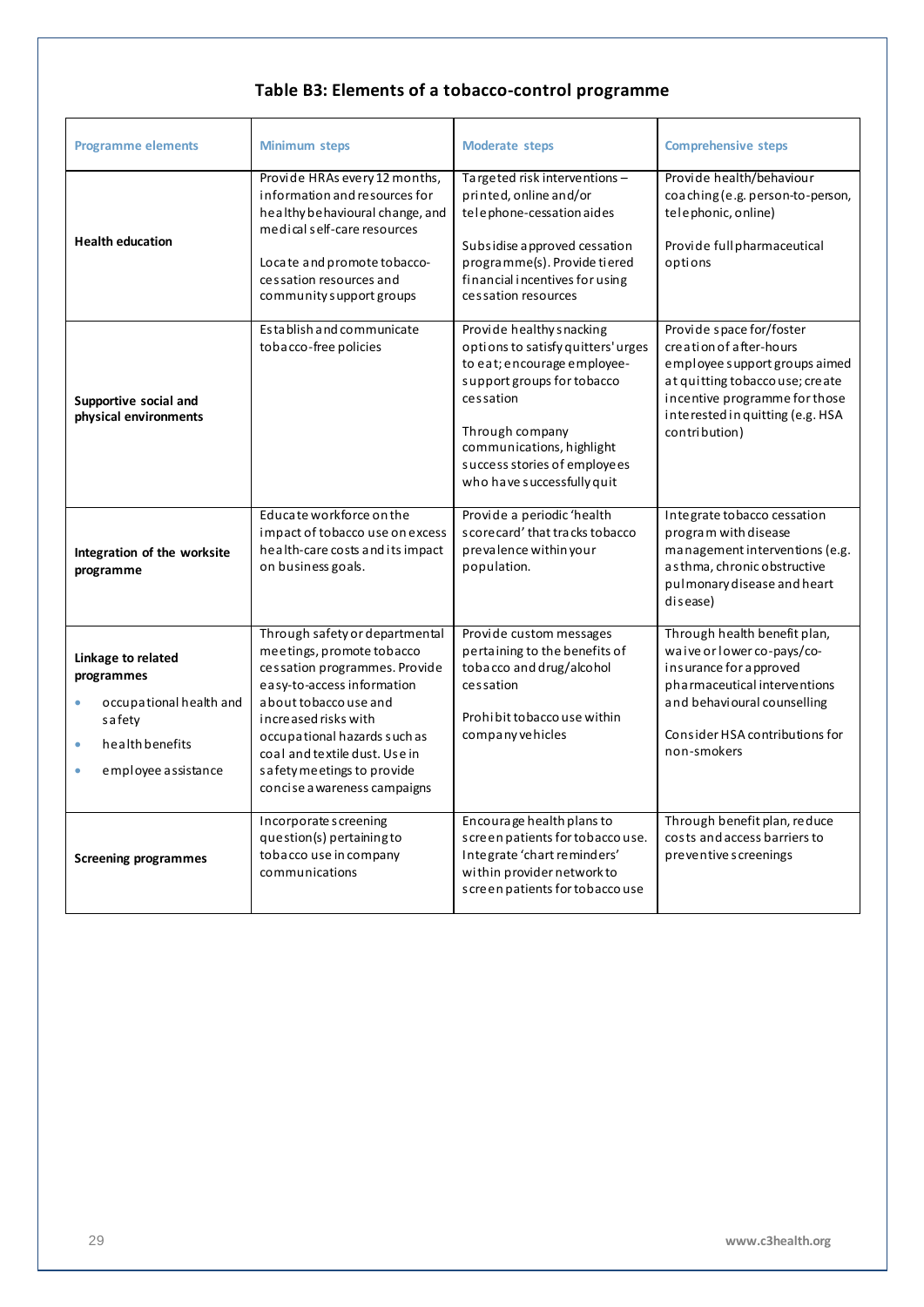## <span id="page-29-0"></span>**Endnotes**

**Acknowledgements**: C3 Collaborating for Health would like to thank Rachel Steed and Denise Stevens (MATRIX Public Health Solutions Inc.) for their assistance in writing and compiling this report, and Jane Salvage for reviewing and editing it. C3 also thanks Novo Nordisk A/S for funding an earlier version of this review.

<sup>1</sup> M. Bending, S. Beale and J. Hutton, *An Economic Analysis of Workplace Interventions that Promote Physical Activity* (York Health Economics Consortium), 2008[: http://www.citeulike.org/user/vigez/article/5010080](http://www.citeulike.org/user/vigez/article/5010080)

<sup>2</sup> H. Vaughan-Jones and L. Barham, *Healthy Work: Evidence into Action* (Bupa), 2010: <http://workfoundation.com/Assets/Docs/healthy-work-evidence-into-action-report.pdf>

<sup>3</sup> World Health Organization, *Preventing Chronic Disease: A Vital Investment* (2005), p. 2: [http://www.who.int/chp/chronic\\_disease\\_report/en/index.html](http://www.who.int/chp/chronic_disease_report/en/index.html)

4 *Ibid.*, p. 18.

 $\overline{a}$ 

<sup>5</sup> World Health Organization, *Global Status Report on Non-communicable Diseases 2010* (2011), p. 1: [http://www.who.int/nmh/publications/ncd\\_report\\_full\\_en.pdf](http://www.who.int/nmh/publications/ncd_report_full_en.pdf)

<sup>6</sup> World Economic Forum/Harvard School of Public Health, The Global Economic Burden of Non-communicable Diseases (2011)[: http://www.weforum.org/reports/global-economic-burden-non-communicable-diseases](http://www.weforum.org/reports/global-economic-burden-non-communicable-diseases)

<sup>7</sup> R.M. Honigberg and K.A. Kurth, *Fulfilling the Promise of Workplace Wellness: Global Trends, Innovative Approaches and Quality Assurance Strategies* No. 1-21 (URAC), 2010: [http://63.251.80.205/forms/store/ProductFormPublic/search?action=1&Product\\_productNumber=IHPA%20WP](http://63.251.80.205/forms/store/ProductFormPublic/search?action=1&Product_productNumber=IHPA%20WP)

<sup>8</sup> See World Economic Forum, *The Workplace Wellness Alliance: Delivering on Health and Productivity* (2011): [http://www3.weforum.org/docs/WEF\\_WorkplaceWellnessAlliance\\_Brochure\\_2011.pdf](http://www3.weforum.org/docs/WEF_WorkplaceWellnessAlliance_Brochure_2011.pdf)

<sup>9</sup> For links to the Political Declaration, and further information on the UN High-level Meeting on NCDs, see <http://www.c3health.org/un-summit-2011/>

<sup>10</sup> R.Z. Goetzel and R.J. Ozminkowski, 'The health and cost benefits of work site health-promotion programs', *Annual Review of Public Health* 2008, 29:303–23[: http://www.ncbi.nlm.nih.gov/pubmed/1817338](http://www.ncbi.nlm.nih.gov/pubmed/1817338)

<sup>11</sup> Honigberg and Kurth, *Fulfilling the Promise of Workplace Wellness*, *op cit.*

<sup>12</sup> Buck Consultants, *Working Well: A Global Survey of Health Promotion and Workplace Wellness Strategies, Executive Summary* (2009), 1–8[: http://www.ncbi.nlm.nih.gov/pubmed/18173386](http://www.ncbi.nlm.nih.gov/pubmed/18173386)

<sup>13</sup> Partnership for Prevention and US Chamber of Commerce, *Leading by Example: The Value of Worksite Health Promotion to Small and Medium Size Employers,* 2011: [http://www.prevent.org/data/files/initiatives/lbe\\_smse\\_2011\\_final.pdf](http://www.prevent.org/data/files/initiatives/lbe_smse_2011_final.pdf)

<sup>14</sup> European Network for Workplace Health Promotion, Cardiff Memorandum on Workplace Health Promotion in Small and Medium Size Enterprises, 1998[: http://www.enwhp.org/fileadmin/downloads/cardiff\\_memorandum\\_englisch.pdf](http://www.enwhp.org/fileadmin/downloads/cardiff_memorandum_englisch.pdf)

<sup>15</sup> Partnership for Prevention, *Leading by example*, *op cit*.

<sup>16</sup> European Network for Workplace Health Promotion, The Lisbon Statement on Workplace Health in SMEs: <http://www.enwhp.org/fileadmin/downloads/Lisbon%20statement%20%20final.pdf>

<sup>17</sup> WHO, *Preventing Chronic Disease*, *op cit.*, p. 18.

<sup>18</sup> L.S. Chapman, 'Meta-evaluation of worksite health promotion economic return studies: 2005 update', *American Journal of Health Promotion* 2005, 19(6): 1–11: [http://fhs.mcmaster.ca/ceb/community\\_medicine\\_page/docs/meta%20evaluation%20of%20worksite%20health%20p](http://fhs.mcmaster.ca/ceb/community_medicine_page/docs/meta%20evaluation%20of%20worksite%20health%20promotion.pdf) [romotion.pdf](http://fhs.mcmaster.ca/ceb/community_medicine_page/docs/meta%20evaluation%20of%20worksite%20health%20promotion.pdf)